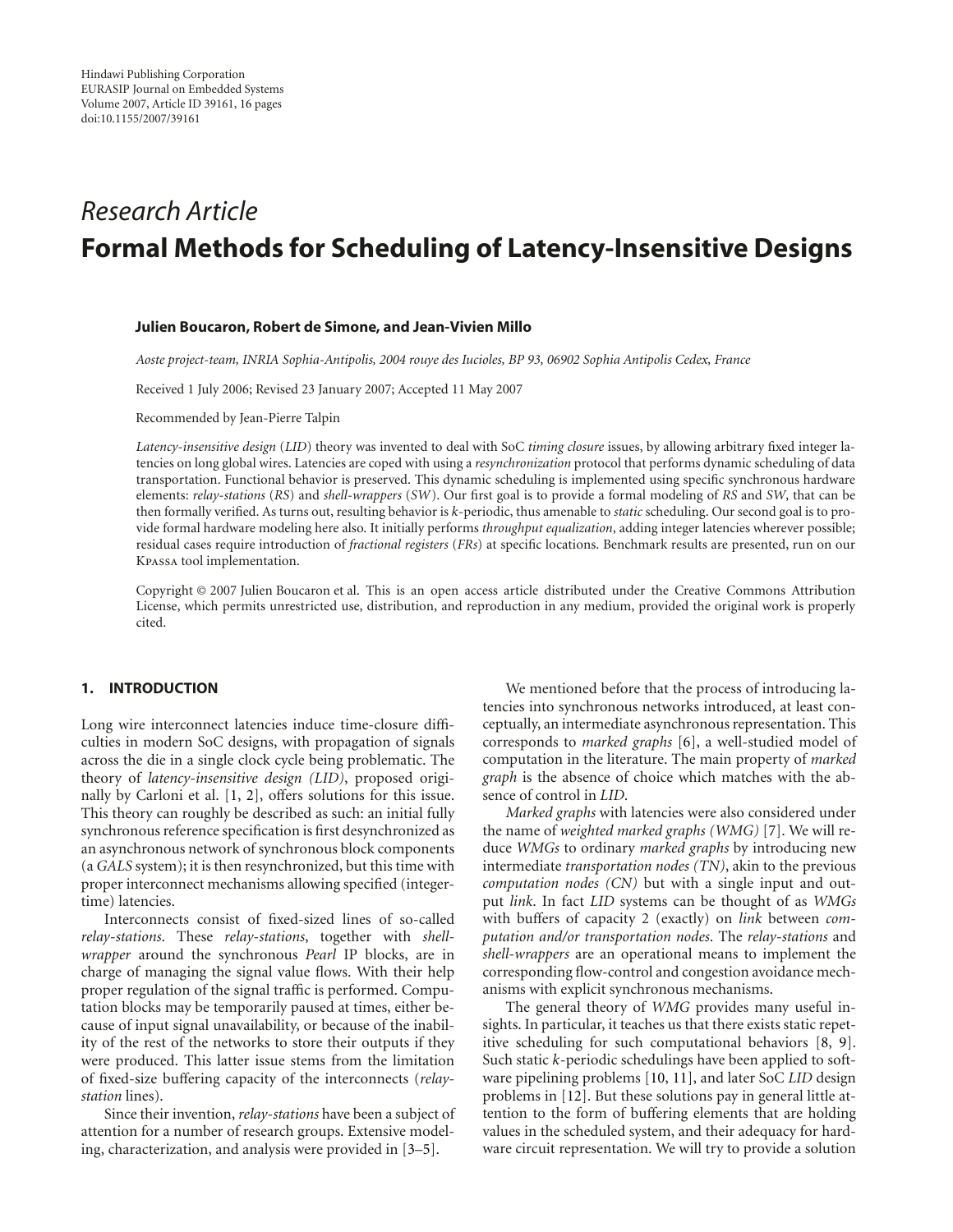that "perfectly" equalizes latencies over reconvergent paths, so that tokens always arrive simultaneously at the *computation node*. Sadly, this cannot always be done by inserting an integer number of latency under the form of additional transportation sections. One sometimes needs to hold back token for one step discriminatingly and sometimes does not. We provide our solution here under the form of *fractional registers (FR)*, that may hold back values according to an (input) regular pattern that fits the need for flow-control. Again we contribute explicit synchronous descriptions of such elements, with correctness properties. We also rely deeply on a syntax for schedule representation, borrowed from the theory of *N-synchronous processes* [\[13](#page-14-12)].

Explicit static scheduling that uses predictable synchronous elements is desirable for a number of issues. It allows a posteriori precise redimensioning of glue buffering mechanisms between local synchronous elements to allow the system to work, and this without affecting the components themselves. Finally, the extra virtual latencies introduced by equalization could be absorbed by the local computation times of *CN*, to resynthesize them under relaxed timing constraints.

We built a prototype tool for equalization of latencies and *fractional registers* insertion. It uses a number of elaborated graph-theoretical and linear-programming algorithms. We will briefly describe this implementation.

#### *Contributions*

Our first contribution is to provide a formal description of *relay-stations* and *shell-wrappers* as synchronous elements [\[14](#page-14-13)], something that was never done before in our knowledge (the closest effort being [\[15\]](#page-14-14)). We introduce local correctness properties that can be easily model-checked; these generic local properties, when combined, ensure the global property of the network.

We introduce the *equalization process* to statically schedule an *LID* specification: slowing down *"too fast"* cycles while maintaining the original throughput of the *LID* specification. *The goal is to simplify the LID protocol*.

But rational difference of rates may still occur after *equalization process*, we solve it by adding *fractional registers (FR)*, that may hold back values according to a regular pattern that fits the need for flow-control.

We introduce a new class of *smooth* schedules that optimally minimizes the number of *FRs* used on a statically scheduled *LID* design.

# *Article outline*

In the next section we provide some definitional and notational background on various models of computations involved in our *modeling framework*, together with an explicit representation of periodic schedules and firing instants; with this we can state historical results on *k*-periodic scheduling of *WMGs*. In [Section 3,](#page-3-0) we provide the synchronous reactive representation of *relay-stations* and *shell-wrappers*, show their use in dynamic scheduling of *latency-insensitive design*, and describe several formal local correctness properties that

help with the global correctness property of the full network. Statically scheduled *LID* systems are tackled in [Section 4;](#page-6-0) we describe an algorithm to build a statically scheduled *LID*, possibly adding extra virtual integer latencies and even *fractional registers*. We provide a running example to highlight potential difficulties. We also present benchmarks result of a prototype tool which implements the previous algorithms and their variations. We conclude with considerations on potential further topics.

# **2. MODELING FRAMEWORK**

## *2.1. Computation nets*

We start from a very general definition, describing what is common of all our models.

*Definition 1* (computation network scheme). A *computation network scheme (CNS)* is a graph whose vertices are called *Computation Nodes*, and whose arcs are called *links*. We also allow arcs without a source vertex, called *input links*, or without target vertex, called *output links*.

An instance of a *CNS* is depicted on [Figure 1\(a\).](#page-2-0)

The intention is that *computation nodes* perform computations by *consuming a data on each of its incoming links, and producing as a result a new data on each of its outgoing links*.

The occurrence of a computation thus only depends on data presence and not their actual values, so that data can be safely abstracted as *tokens*. A *CNS* is choice free.

In the sequel we will often consider the special case where the *CNS* forms a strongly connected graph, unless specified explicitly.

This simple model leaves out the most important features that are mandatory to define its operational semantics under the form of behavioral firing rules. Such features are

- (i) the *initialization* setting (where do tokens reside initially),
- (ii) the nature of *links* (combinatorial wires, simple registers, bounded or unbounded *place*, etc.),
- (iii) and the nature of *time* (synchronous, with computations firing simultaneously as soon as they can, or asynchronous, with distinct computations firing independently).

Setting up choices in these features provides distinct models of computation.

#### *2.2. Synchronous/asynchronous versions*

*Definition 2.* A *synchronous reactive net* (*S/R* net) is a *CNS* where time is synchronous: all *computation nodes* fire simultaneously. In addition *links* are either (memoryless) combinatorial wires or simple registers, and all such registers initially hold a token.

The *S/R* model conforms to synchronous digital circuits or (single-clock) synchronous reactive formalisms [\[16](#page-14-15)]. The network operates "at full speed": there is always a value present in each register, so that *CN* operates at each instant.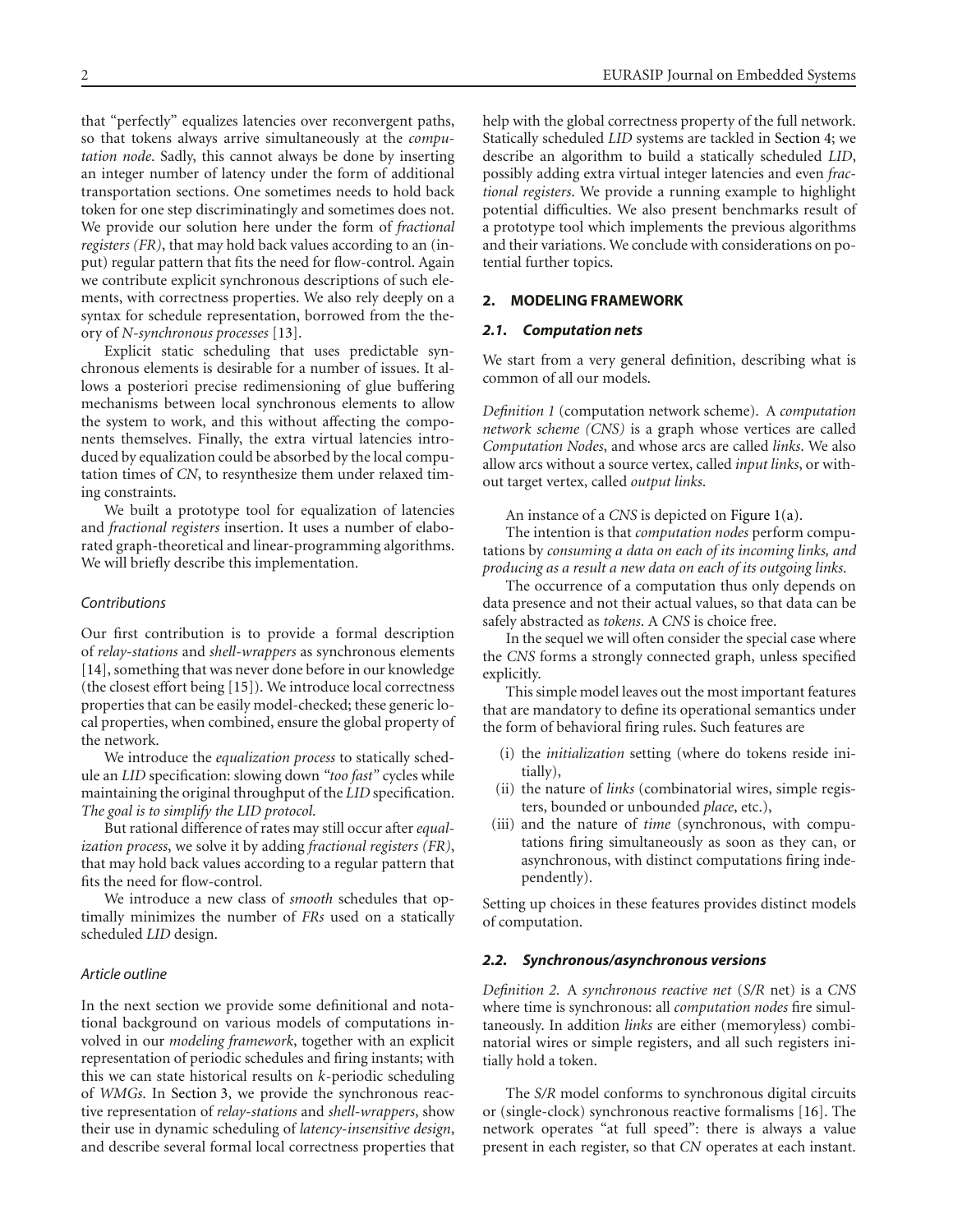<span id="page-2-2"></span><span id="page-2-1"></span><span id="page-2-0"></span>

<span id="page-2-4"></span><span id="page-2-3"></span>Figure 1: (a) An example of *CNS* (with rectangular *computation nodes*), (b) a corresponding *WMG* with latency features and token information, (c) an *SMG/LID* with explicit (rectangular) *transportation nodes* and (oval) *places*/*relay-stations*, dividing arcs according to latencies, (d) an *LID* with explicit schedules.

As a result, they consume all values (from registers and through wires), and replace them again with new values produced in each register. The system is *causal* if and only if there is at least one register along each cycle in the graph. Causal *S/R* nets are well behaved in the sense that their semantics is well founded.

*Definition 3.* A *marked graph* is a *CNS* where time is asynchronous: computations are performed independently, provided they find enough tokens in their incoming *links*; *links* have a *place* holding a number of *tokens*; in other words, *marked graphs* form a subclass of Petri Nets. The initial marking of the graph is the number of tokens held in each *place*. In addition a *marked graph* is said to be *of capacity k* if each *place* can hold no more than *k* tokens.

There is a simple way to encode *marked graphs* with capacity as *marked graphs* with unbounded capacity: this requires to add a reverse *link* for each existing one, which contains initially a number of tokens equal to the difference between the capacity and the initial marking of the original *link*.

It was proved that a strongly connected *marked graph* is live (each computation can always be fired in the future) if and only if there is at least one token in every cycle in the graph [\[6](#page-14-5)]. Also, the total number of tokens in a cycle is an invariant, so strongly connected *marked graphs* are *k*-safe for a given capacity *k*.

Under proper initial conditions *S/R* nets and *marked graphs* behave essentially the same, with *S/R* systems performing all computations simultaneously "at full rate," while similar computations are now performed independently in time in *marked graph*.

*Definition 4.* A *synchronous marked graph (SMG)* is a *marked* graph with an *ASAP* (as soon as possible) semantics: each *computation node* (transition) that may fire due to the availability of it input tokens immediately does so (for the current instant).

*SMGs* and the *ASAP* firing rule are underlying the works of [\[8,](#page-14-7) [9](#page-14-8)], even though they are not explicitly given name there.

[Figure 1\(c\)](#page-2-1) shows a *synchronous marked graph*. Note that *SMGs* depart from *S/R* models: here all tokens are not always available.

#### *2.3. Adding latencies and time durations*

We now add latency information to indicate transportation or computation durations. These latencies will be all along constant integers (provided from "outside").

*Definition 5.* A *weighted marked graph (WMG)* is a *CNS* with (constant integer) latency labels on *links*. This number indicates the time spent while performing the corresponding token transportation along the *link*.

We avoid computation latencies on *CNs*, which can be encoded as transportation latencies on *links* by splitting the actual *CN* into a begin/end CN. Since latencies are global time durations, the relevant semantics which take them into account is necessarily *ASAP*. The system dynamics also imposes that one should record at any instant "how far" each token is currently in its travel. This can be modeled by an age stamp on token, or by expanding the *WMG* links with new *transportation nodes (TN)* to divide them into as many sections of unit latency. *TNs* are akin to *CNs*, with the particularity that they have unique source and target links. This expansion amounts to reducing *WMGs* to (much larger) plain *SMGs*. Depending on the concern, the compact or the expanded form may be preferred.

[Figure 1\(b\)](#page-2-2) displays a *weighted marked graph* obtained by adding latencies to Figure  $1(a)$ , which can be expanded into the *SMG* of [Figure 1\(c\).](#page-2-1)

For correctness matters there, still should be at least one token along each cycle in the graph, and less token on a *link* than its prescribed latency. This corresponds to the correctness required on the expanded *SMG* form.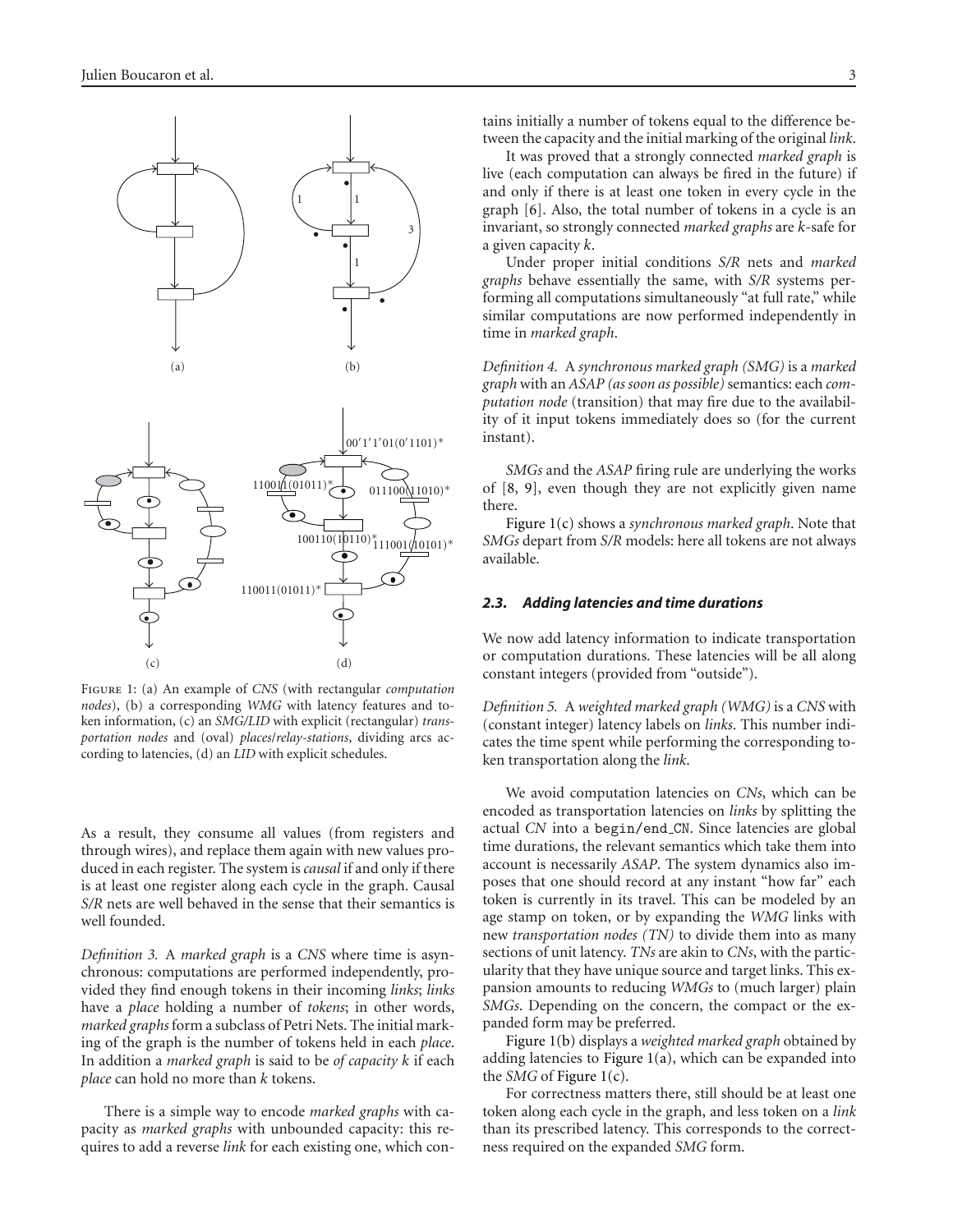*Definition 6.* A *latency-insensitive design (LID)* is a *WMG* where the expanded *SMG* obtained as above uses *places* of capacity 2 in between *CNs* and *TNs*.

This definition reads much differently than the original one in [\[2\]](#page-14-2). This comes partly from an important concern of the authors then, which is to provide a description built with basic components (named *relay-stations* and *shell-wrappers*) that can easily be implemented in hardware. Next [Section 3](#page-3-0) provides a formal representation of *relay-stations* and *shellwrappers*, together with their properties.

#### *Summary*

*CNs* lead themselves quite naturally to both synchronous and asynchronous interpretations. Under some easily expected initial conditions, these variants can be shown to provide the same input/output behaviors. With explicit latencies to be considered in computation and data transportation this remains true, even if congestion mechanisms may be needed in case of bounded resources. The equivalence in the ordering of event between a synchronous circuit and an *LID* circuit is shown in [\[1](#page-14-1)], and equivalence between an *MG* and an *S/R* design is shown in [\[17\]](#page-15-0).

# *2.4. Periodic behaviors, throughput, and explicit schedules*

We now provide the definitions and classical results needed to justify the existence of static scheduling. This will be used mostly in [Section 4,](#page-6-0) when we develop our formal modeling for such scheduling using again synchronous hardware elements.

*Definition 7* (rate, throughput and critical cycles). Let *G* be a *WMG* graph, and *C* a cycle in this graph.

The *rate R* of the cycle *C* is equal to *T/L*, where *T* is the number of tokens in the cycle, and *L* is the sum of latencies of the arcs of this given cycle.

The *throughput* of the graph is defined as the minimum rate among all cycles of the graph.

A cycle is called *critical* if its rate is equal to the *throughput* of the graph.

A classical result states that, provided simple structural correctness conditions, a strongly connected *WMG* runs under an ultimately *k*-periodic schedule, with the throughput of the graph [\[8](#page-14-7), [9](#page-14-8)]. We borrow notation from the theory of *N-synchronous processes* [\[13\]](#page-14-12) to represent these notions formally, as explicit analysis and design objects.

*Definition 8* (schedules, periodic words, *k*-periodic schedules). A *pre-schedule* for a *CNS* is a function Sched:  $N \rightarrow w_N$ assigning an infinite binary word  $w_N \in \{0, 1\}^\omega$  to every *computation node* and *transportation node N* of the graph. *Node N* is *activated* (or triggered, or fired, or run) at global instant *i* if and only if  $w_N(i) = 1$ , where  $w(i)$  is the *i*th letter of word *w*.

A preschedule is a *schedule* if the allocated activity instants are in accordance with the token distribution (the lengthy but straightforward definition is left to the reader). Furthermore, the schedule is called *ASAP* if it activates a node *N* whenever all its input tokens have arrived (according to the global timing).

An infinite binary word  $w \in \{0, 1\}^{\omega}$  is called *ultimately periodic*: if it is of the form  $u \cdot (v)^{\omega}$  where  $u$  and  $v \in \{0, 1\}^{\star}$ ,  *represents the initialization phase, and*  $*v*$  *the periodic one.* 

The *length* of *v* is noted |*v*| and called its *period*. The number of occurrences of 1 s in  $\nu$  is denoted by  $|\nu|_1$  and called its *periodicity*. The *rate R* of an ultimately periodic word *w* is defined as  $|v|_1/|v|$ .

A schedule is called  $k$ -periodic whenever for all  $N$ ,  $w_N$  is a periodic word.

Thus a schedule is constructed by simulating the *CNS* according to its (deterministic) *ASAP* firing rule.

Furthermore, it has been shown in [\[9\]](#page-14-8) that the length of the stationary periodic phase (called period) can be computed based on the structure of the graph and the (static) latencies of cycles: for a critical strongly connected component (CSCC) the length of the stationary periodic phase is the greatest common divisor (GCD) over latencies of its critical cycles. For instance assume a *CSCC* with 3 critical cycles having the following rates: 2*/*4, 4*/*8, 6*/*12, the *GCD* of latencies over its critical cycles is 4. For the graph, the length of its stationary periodic phase is the least common multiple (LCM) over the ones computed for each *CSCC*. For instance assume the previous *CSCC* and another one having only one critical cycle of *rate* 1*/*2, then the length of the stationary periodic phase of the whole graph is 2.

[Figure 1\(d\)](#page-2-3) shows the schedules obtained on our example. If latencies were *"well balanced"* in the graph, tokens would arrive simultaneously at their consuming node; then, the schedule of any *node* should exactly be the one of its predecessor(s) shifted right by one position. However, it is not the case in general when some input tokens have to stall awaiting others. The "difference" (target schedule minus 1 shifted source schedule) has to be coped with by introducing specific buffering elements. This should be limited to the locations where it is truly needed. Computing the static scheduling allows to avoid adding the second register that was formerly needed everywhere in *RSs*, together with some of the backpressure scheme.

The issue arises in our running example only at the topmost *computation node*. We indicate it by prefixing some of the inactive steps (0) in its schedule by symbols: lack of input from the right input *link* ('), or from the left one (').

#### <span id="page-3-0"></span>**3. SYNCHRONOUS TO LID: DYNAMIC SCHEDULE**

In this section, we will briefly recall the theory of *latencyinsensitive design*, and then focus on formal modeling with synchronous components of its main features [\[14\]](#page-14-13).

*LID* theory was introduced in [\[1\]](#page-14-1). It relies on the fact that *links* with latency, seen as physical long wires in synchronous circuits, can be segmented into sections. Specific elements are then introduced in between sections. Such elements are called *relay-stations (RS)*. They are instantiated at the oval places in [Figure 1\(c\).](#page-2-1) Instantaneous communication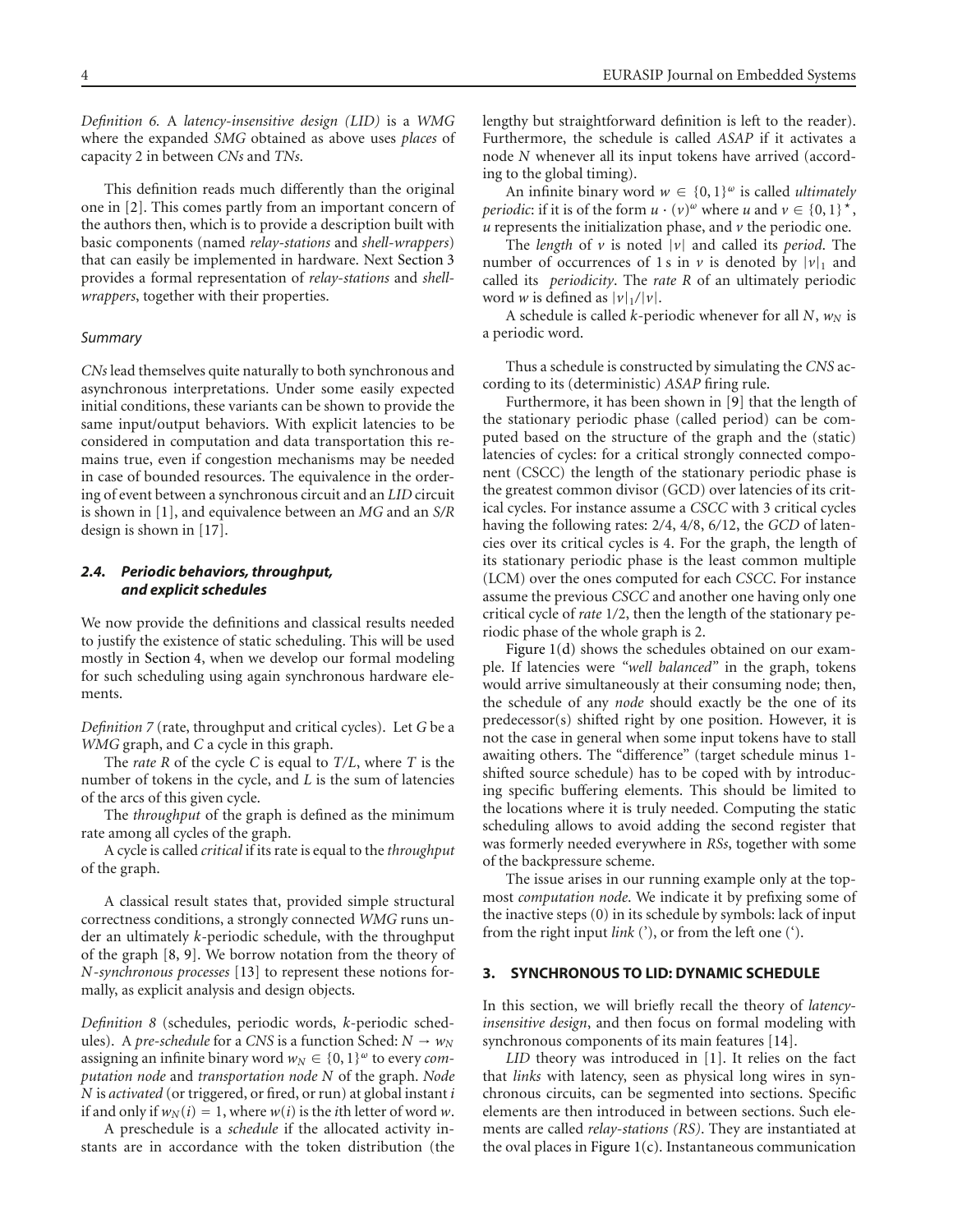

Figure 2: Relay-station—block diagram.

<span id="page-4-0"></span>is possible inside a given section, but the values have to be buffered inside the *RS* before it can be propagated to the next section. The problem of computing realistic latencies from physical wire lengths was tackled in [\[18](#page-15-1)], where a physical synthesis floor-planner provides these figures.

*Relay-stations* are complemented with so-called *shellwrappers (SW)*, which compute the firing condition for their local synchronous component (called *Pearl* in *LID* theory). They do so from the knowledge of availability of input token and output storage slots.

## *3.1. Relay-stations*

The signaling interface of a *relay-station* is depicted in [Figure 2.](#page-4-0) The val signals are used to propagate tokens, the stop signals are used for congestion control. For symmetry here stop\_out is an input and stop\_in an output.

Intuitively the *relay-station* behaves as follows: when traffic is clear (no stop), each token is propagated down at the next instant from the one it was received. When a stop\_out signal is received because of downward congestion, the *RS* keeps its token. But then, the previous section and the previous *RS* cannot be warned instantly of this congestion, and so the current *RS* can perfectly well receive another token at the same time it has to keep the former one. So there is a need for the *RS* to provide a second auxiliary register slot to store this second token. Fortunately there is no need for a third one: in the next instant the *RS* can propagate back a stop in control information to preserve itself from receiving yet another value. Meanwhile the first token can be sent as soon as stop out signals are withdrawn, and the *RS* remains with only one value, so that in the next step it can already allow a new one and not send its congestion control signal. Note that in this scheme there is no undue gap between the token sent.

This informal description is made formal with the description of a synchronous circuit with two registers describing the *RS* in [Figure 3,](#page-4-1) and its corresponding syncchart [\[19](#page-15-2)] (in Mealy FSM style) in [Figure 4.](#page-4-2) The syncchart contains the following four states.

- empty *when no token are currently buffered in the* RS; in this state the *RS* simply waits for a valid input token coming, and store it in its main register that then it goes to state half. *stop out* signals are ignored, and not propagated upstream, as this *RS* can absorb traffic.
- half *when it holds one token*; then the *RS* only transmits its current, previously received token if ever does not receive an halting *stop out* signal. If halting is requested, (*stop out*), then it retains its token, but must also accept a potential new one coming from upstream (as it has not sent any back-pressure holding signal yet). In the second case, it becomes full, with the second value



Figure 3: Relay-station: (a) control logic, (b) data path.

<span id="page-4-1"></span>

Figure 4: Relay-station syncchart.

<span id="page-4-2"></span>occupying its "emergency" auxiliary register. If the *RS* can transmit (*stop out = false*), it either goes back to empty or retrieve a new valid signal (*val\_in*), remaining then in the same state. On the other hand it still makes no provision to propagate back-pressure (in the next clock cycle), as it is still unnecessary due to its own buffering capacity.

- full *when it contains two tokens*; then it raises in any case the *stop in* signal, propagating to the upstream section the hold-out *stop out* signal received in the previous clock cycle. If it does not itself receive a new *stop out*, then the line downstream was cleared enough so that it can transmit its token; otherwise it keeps it and remains halted.
- error is a state which should never be reached (in an *assume/guarantee* fashion). The idea is that there should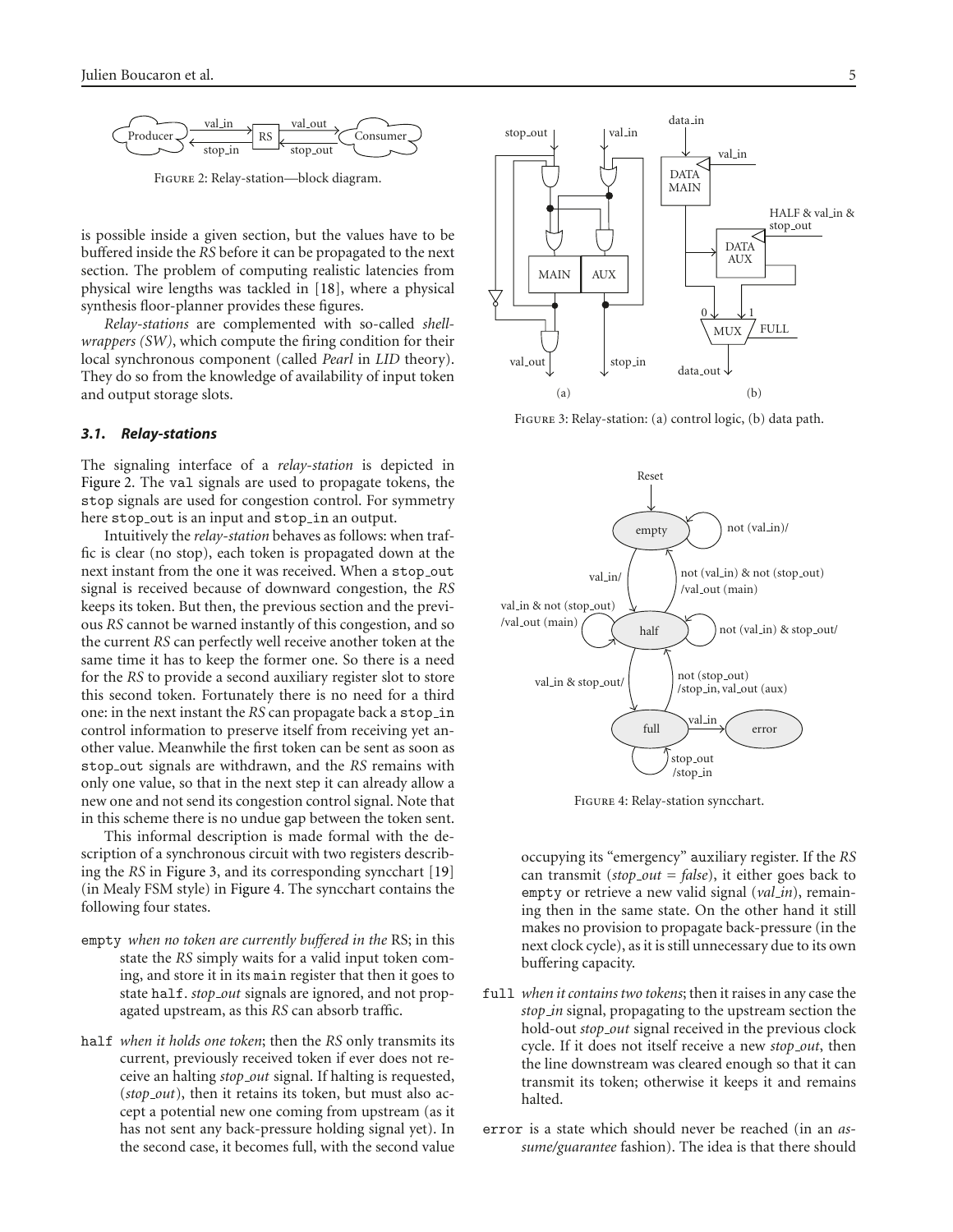be a general precondition stating that the environment will never send the *val in* signal whenever the RS emits the *stop in* signal. This should be extended to *any* combination of RS, and build up a "sequential care-set" condition on system inputs. The property is preserved as a postcondition as each RS will guarantee correspondingly that *val out* is *not* sent when *stop out* arrives.

*NB:* the notation *val out*(*main*) or *val out*(*aux*) means emit the signal *val out* taking its value in the buffer, respectively, *main* or *aux*.

#### *Correctness properties*

Global correctness depends upon an assumption on the environment (see description of error state above). We now list a number of properties that should hold for *relay-stations*, and further *links* made of a connected line  $L_n(k)$  of *n* successive *RS* elements and currently containing *k* values (remember that a line of *n* RS can store 2*n* values).

On a single *RS*:

- (i) ¬ (*stop out* ∧ *val out*) (back-pressure control takes action immediately);
- (ii)  $□$  (( *stop\_out* ∧ *X* (*stop\_out*)) ⇒ *X* (*stop\_in*)) (a stalled *RS* gets filled in two steps),

where  $\Box$ ,  $\Diamond$ ,  $\mathcal{U}$ , and *X* are the traditional *Always*, *Eventually*, *Until*, and *Next* (linear) temporal logic operators. More interesting properties can be asserted on lines of *RS* elements (we assume that by renaming *stop* {*in*, *out*} and *val* {*in*, *out*} signals form the I/O interface of the global line  $L_n(k)$ :

- (i)  $□$  (¬ *stop\_out* ⇒ ¬*X<sup>n</sup>* (*stop\_in*)) (free slots propagate backwards);
- $(iii) □ ((stop.out  $U X^{(2n-k)} (true)) \Rightarrow X^{(2n-k)} (stop_in));$$ (overflow);
- (iii)  $(\Diamond \text{ val_in} \land \Box (\Diamond (\neg \text{ stop.out})) \Rightarrow \Diamond \text{ val.out})$  (if traffic is not completely blocked from below from a point on, then tokens get through).

The first property is true of any line of length *n*, the second of any line containing initially at least *k* tokens, the third of any line.

We have implemented *RSs* and lines of *RSs* in the Esterel synchronous language, and model-checked combinations of these properties using *EsterelStudio*. 1

#### *3.2. Shell-wrappers*

The purpose of *shell-wrappers* is to trigger the local *computation node* exactly when tokens are available from each *input link*, and there is storage available for result in *output links*. It corresponds to a notion of *clock gating* in circuits: the *SW* provides the logical clock that activates the IP component represented by the *CN*. Of course this requires that the component is physically able to run on such an irregular clock (a property called *patience* in *LID* vocabulary), but this technological aspect is transparent to our abstract modeling level. Also, it should be remembered that the *CN* is supposed to produce data on all its outputs while consuming on all its inputs in each computation step. This does not imply a combinatorial behavior, since the *CN* itself can contain internal registers of course. A more fancy framework allowing *computation latencies* in addition to our communication latencies would have to be encoded in our formalism. This can be done by "splitting" the node into begin CN and end CN nodes, and installing internal transportation links with desired latencies between them; if the outputs are produced with different latencies one should even split further the node description. We will not go into further details here, and keep the same abstraction level as in *LID* and *WMG* theories.

The signal interface of *SWs* consists of valin and stop in signals indexed by the number of *input links* to the *SW*, and of val\_out and stop\_out signals indexed by the number of its *output links*. There is an output clock signal in addition, to fire the local component. Thus, this last signal will be scheduled at the rate of local firing. Note that it is here synchronous with all the val\_out signals when values are abstracted into tokens.

The operational behavior of the *SW* is depicted as a synchronous circuit in [Figure 5\(](#page-6-1)a), where each Input *i* module has to be instantiated with [Figure 5\(](#page-6-1)b), with its signals properly renamed, finally driving the data path in Figure  $5(c)$ . The *SW* is combinatorial, it takes one clock cycle to pass from *RSs* before the *SW*, through the *SW* and its *Pearl*, and finish into *RSs* in outputs of the *SW*. The *Pearl* is *Patient*, the state of the *Pearl* is only changed when clock (periodic or sporadic) occurs.

The *SW* works as follows:

- (i) the internal *Pearl's clock* and all *val out<sup>i</sup>* valid output signals are generated once we have all *val\_in* (signal *ALL VAL IN* in [Figure 5\(](#page-6-1)a)), while *stop* is false. The internal *stop* signal itself represents the disjunction of all incoming *stop out<sup>j</sup>* signals from outcoming channels (signal *STOP OUT* in [Figure 5\(](#page-6-1)a));
- (ii) the buffering register of a given input channel is used meanwhile as long as not all other input tokens are available [\(Figure 5\(](#page-6-1)b));
- (iii) so, internal *Pearl's clock* is set to false whenever a backward  $stop\_out_i$  occurs as true, or a forward *val in<sub>i</sub>* is false. In such case the registers already busy hold their *true* value, while others may receive a valid token "just now;"
- (iv) *stop in<sup>i</sup>* signals are raised towards all channels whose corresponding register was already loaded (a token was received before, and still not consumed), to warn them not to propagate any value in this clock cycle. Of course such signal cannot be sent in case the token is currently received, as it would raise a causality paradox (and a combinatorial cycle);

<sup>1</sup> *EsterelStudio* is a trademark of *Esterel Technologies*.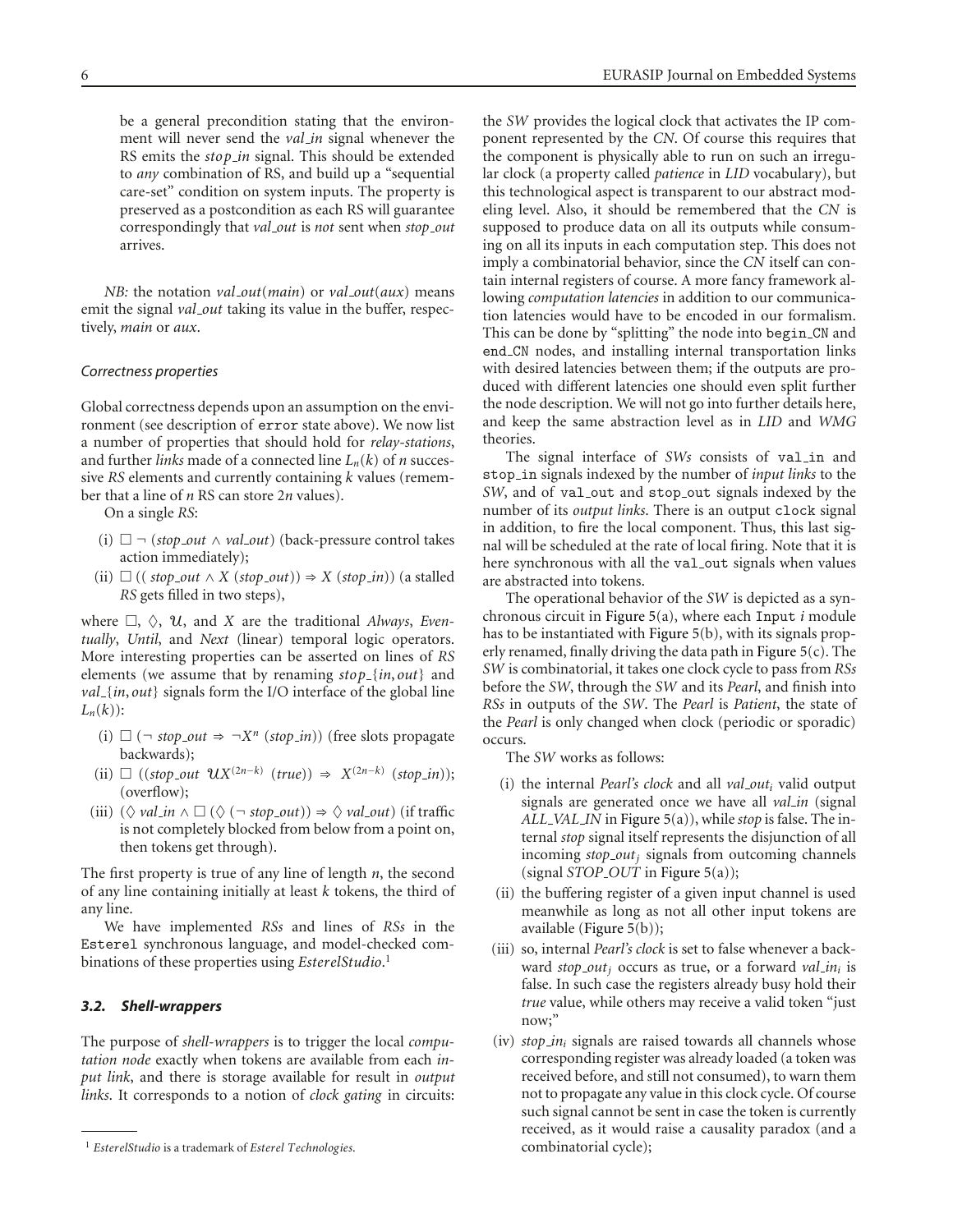

<span id="page-6-1"></span>FIGURE 5: (a) Shell-wrapper circuitry, (b) input module, and (c) data path.

(v) flip-flop registers are reset when the *Pearl's* clock is raised, as it consumes the input token. Following the previous remark, the signal *stop in<sup>i</sup>* holding back the traffic in channel *i* is raised for these channels where the tokens have arrived before the current instant, even in this case.

## *Correctness properties*

Again we conducted a number of model-checking experiments on *SWs* using ESTEREL STUDIO:

(i)  $\Box$  ((∃*j*, *stop\_out<sub>j</sub>*) ∨ ⇒ ¬ *clock*) where *j* is an input index;

- (ii)  $□$  ((∃*j*, *stop\_out<sub>j</sub>*) ⇒ (∀*i*, ¬ *val\_out<sub>i</sub>*)) where *j/i* is an input/output index respectively;
- $(iii) \Box ((\forall j, \neg \text{ stop\_out}_j \land \neg X \text{ (stop\_out}_j)) \Rightarrow (X(\text{clock}) \Rightarrow$ ∃*i*, *X* (*val ini*))) where *j*, *i* are input index (if the SW was not suspended at some instant by output congestion, and it triggers its pearl the next instant, then it has to be because it received a new value token on some input at this next instant).

On the other hand, most useful properties here would require syntactic sugar extensions to the logics to be easily formulated (like "a token has had to arrive on each input before or when the *SW* triggers its local *Pearl*," but they can arrive in any order).

As in the case of RSs, correctness also depends on the environmental assumption that  $\forall i$ , *stop\_in*<sub>i</sub>  $\Rightarrow \neg val_in_i$ , meaning that upward components must not send a value while this part of the system is jammed.

## *3.3. Tool implementation*

We built a prototype tool named  $KpASSA<sup>2</sup>$  to simulate and analyze an *LID* system made of a combination of previous components.

Simulation is eased by the following fact: given that the *ASAP* synchronous semantics of *LID* ensures determinism, for closed systems, each state has exactly one successor. So we store states that were already encountered to stop the simulation as soon as a state already visited is reached.

While we will come back to the main functions of the tool in the next section, it can be used in this context of dynamic scheduling to detect where the back-pressure control mechanisms are really been used, and which *relay-stations* actually needed their secondary register slot to preserve from traffic congestion.

# <span id="page-6-0"></span>**4. SYNCHRONOUS TO LID: STATIC SCHEDULING**

We now turn to the issue of providing static periodic schedules for *LID* systems. According to the previous philosophy governing the design of *relay-stations*, we want to provide solutions where tokens are not allowed to accumulate into *places* in large numbers. In fact we will attempt to *equalize* the flows so that tokens arrive as much as possible simultaneously at their joint *computation nodes*.

We try to achieve our goal by adding new virtual latencies on some paths that are *faster* than others. If such an ideal scheme could lead to *perfect equalization* then the second buffering slot mechanism of *relay-stations* and the backpressure control mechanisms could be done without altogether. However, it will appear that this is not always feasible. Nevertheless, integer latency equalization provides a close approximation, and one can hope that the additional correc-

<sup>2</sup> It stands for *k-periodic ASAP Schedule Simulation and Analysis*, pronounced "*Que pasa?*"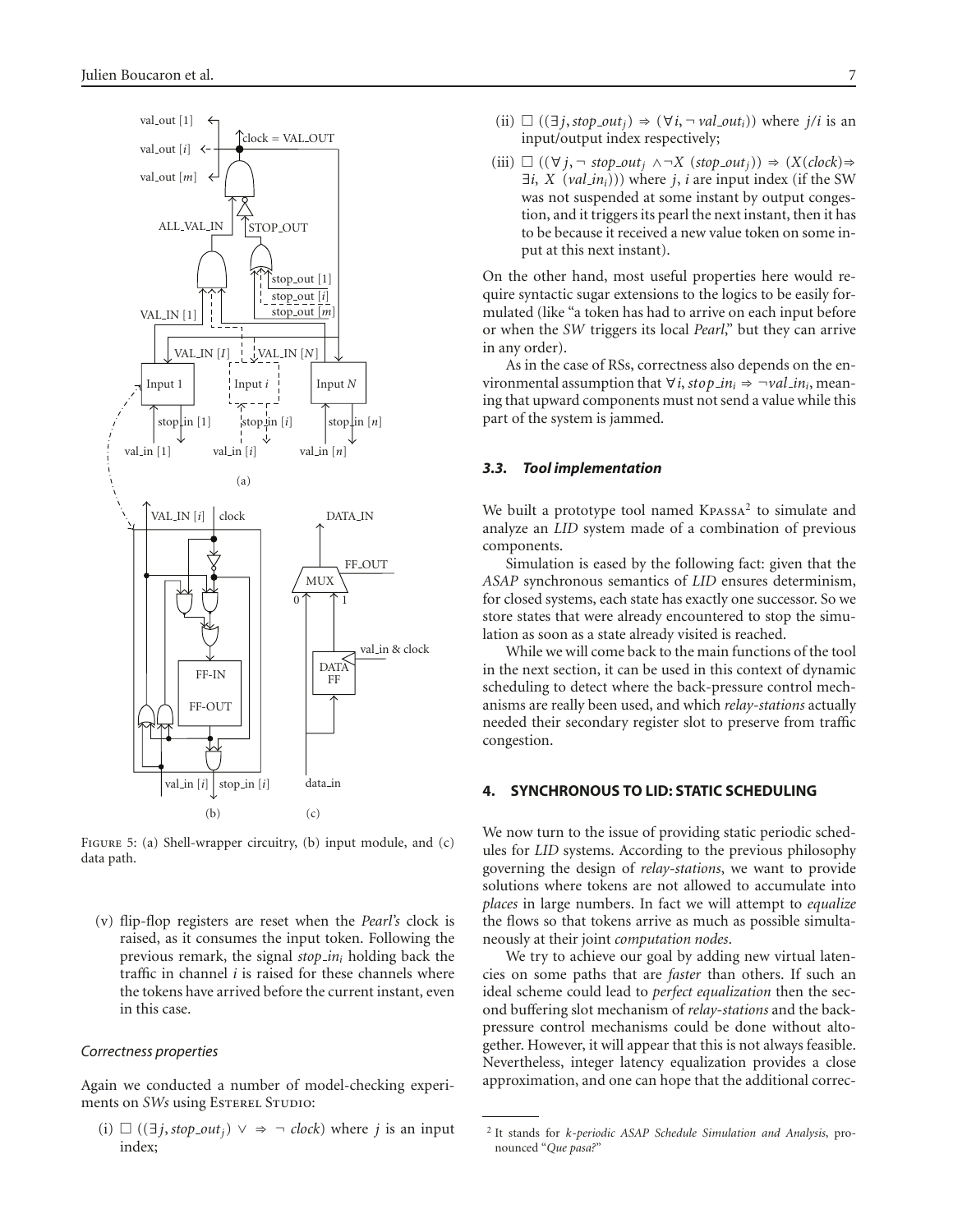tion can be implemented with smaller and simpler *fractional registers*.

Extra virtual latencies can often be included as computational latencies, thereby allowing the redesign of local *computation nodes* under less stringent timing budget.

As all connected graphs, general (connected) *CNS*s consist of directed acyclic graphs of strongly connected components. If there is at least one cycle in the net it can be shown that all cycles have to run at the rate of the slowest to avoid unbounded token accumulation. This is also true of input token consumption, and output token production rates. Before we deal with the (harder) case of strongly connected graphs that is our goal, we spend some time on the (simpler) case of acyclic graphs (with a single *input link*).

# *4.1. DAG case*

We consider the problem of equalizing latencies in the case of directed acyclic graphs (DAGs) with a single source *computation node* (one can reduce DAGs to this sub-case if all inputs are arriving at the same instant), and no initial token is present in the DAG.

*Definition 9* (DAG equalization). In this case the problem is to *equalize* the DAG such that all paths arriving to a *computation node* are having the *same latency* from inputs.

We provide a sketch of the abstract algorithm and its correction proof.

*Definition 10* (critical arc). An arc is defined as *critical* if it belongs to a path of maximal latency  $Max_l(N)$  from the global source *computation node* to the target *computation node N* of this arc.

*Definition 11* (equalized computation node). A *computation node N* which is having only incoming *critical* arcs is defined to be an *equalized Computation Node*, that is, any path from the source to this*computation node* has the same latency  $Max<sub>l</sub>(N)$ .

If a *computation node* has only one incoming arc, then this arc will be *critical* and this *computation node* will be *equalized* by definition.

The core idea of the algorithm is first to find for each *computation node N* of the graph what is its maximal latency  $Max<sub>l</sub>(N)$  and to mark incoming *critical* arcs; then the second idea is to *saturate* all *noncritical* arcs of each *computation node* of the DAG in order to obtain an *equalized* DAG.

The first part of the algorithm is done through a modified *longest-path algorithm*, marking incoming *critical* arcs for each *computation node* of the DAG and putting for each *computation node N* its maximal latency  $Max_l(N)$  (as shown in [Algorithm 1\)](#page-7-0).

The second part of the algorithm is done as follows (see [Algorithm 2\)](#page-7-1). Since it may exist incoming arcs of a *computation node*  $N$  that are not *critical*, there exists an  $\epsilon$  integer number that we can add such that the *noncritical* arc becomes *critical*. We can compute this integer number  $\epsilon$  easily through this formula:  $Max_l(N) = Max_l(N') + non\_critical\_arc_l + \epsilon$ , where *N'* is the source *computation node* passing through the

```
Require: Graph is a DAG
 for all ARC arc of source.getOutputArcs()
 do
    NODE node \Leftarrow arc.getTargetNode();<br>
unsigned currentLatency \Leftarrowunsigned currentLatency ⇐
    arc.getLatency() + source.getLatency();
    {if the latency of this path is greater}
    if (node.getLatency() \leq currentLatency)then
       arc.setCritical(true);
       node.setLatency(currentLatency);
       {update arcs critical field for "node"}
       for all ARC node arc o f node.getInputArcs()
       do
         if (node arc.getLatency()+
         node arc.getSourceNode().getLatency() <
         currentLatency) then
          node arc.setCritical(f alse);
         else
          node arc.setCritical(true);
         end if
       end for
       {recursive call on "node" to update the whole
         sub-graph}
       recursive longest path(node);
    end if
 end for
```
<span id="page-7-0"></span>ALGORITHM 1: Procedure recursive\_longest\_path (NODE source).

```
Require: Graph is a DAG
  for all NODE node of graph.getNodes() do
    for all ARC arc of node.getInputArcs()
    do
      if (arc.isCritical() == false) then
       unsigned maxL \Leftarrow node.getLatency();
       unsigned \epsilon \Leftarrow \text{maxL}- (arc.getLatency() +
       arc.getSourceNode().getLatency());
       arc.setLatency(arc.getLatency() + \epsilon);
       arc.setCritical(true);
      end if
    end for
  end for
```
Algorithm 2: Procedure final equalization (*GRAPH* graph).

<span id="page-7-1"></span>*noncritical arc* and reaching the *computation node N*. Now, the *noncritical* arc through the add of  $\epsilon$  is *critical*.

We apply this for all *noncritical* arcs of the *computation node N*, then the *computation node* is *equalized*.

Finally, we apply this for all *computation nodes* of the DAG, then the DAG is *equalized*.

An instance of the *unequalized*, *critical* arcs annotated and *equalized* DAG is shown in [Figure 6.](#page-8-0)

Starting from the *unequalized* graph in [Figure 6\(a\)](#page-8-1) the following holds.

The first pass of the algorithm is determining for each *computation node* its maximal latency *Maxl* (in circles)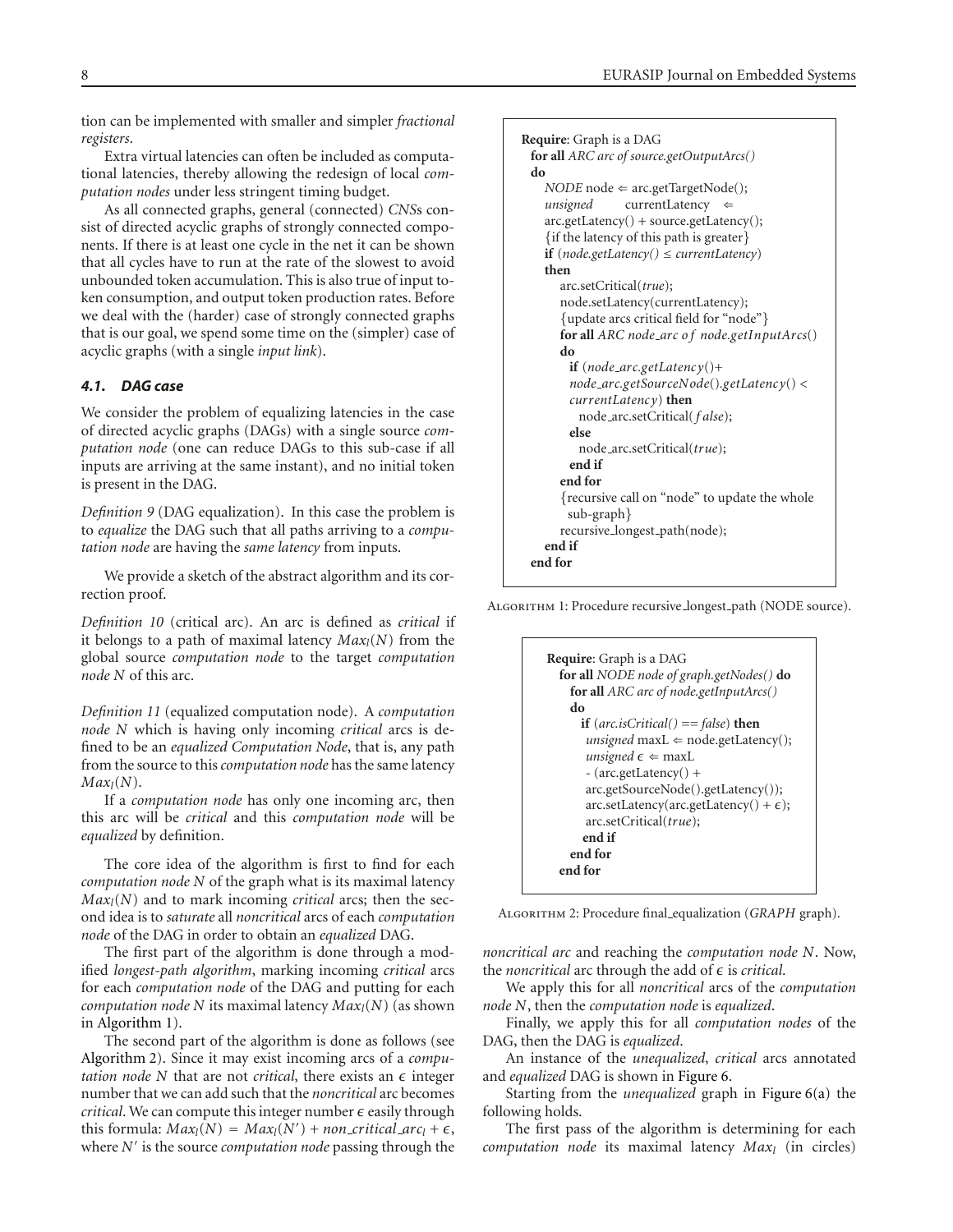<span id="page-8-1"></span>

<span id="page-8-3"></span><span id="page-8-2"></span><span id="page-8-0"></span>Figure 6: (a) *Unequalized*, (b) *critical* paths annotated (large *links*) and (c) *equalized* DAG.

and incoming *critical* arcs denoted using *large links* as in [Figure 6\(b\).](#page-8-2)

The second part of the algorithm is adding *"virtual" latencies* (the  $\epsilon$ ) on *noncritical* incoming arcs, since we know the *critical* arcs coming through each *computation node*(*large links*), then we just have to add the needed amount  $(\epsilon)$  in order that the *noncritical* arc is now *critical*: the sub between the value of the target *computation node*, minus the sum between the arriving *critical* arc and its source *computation node* maximal latency. For instance, consider the *computation node* holding a 9, the left branch is not *critical*, hence we are just solving  $9 = 6 + 1 + \epsilon$  and  $\epsilon = 2$ , thus the arc will now have a latency of  $3 = 1 + \epsilon$  and is so *critical* by definition. Finally, the whole graph will be fully-*critical* and thus *equalized* by definition as in Figure  $6(c)$ .

*Definition 12.* A *critical* path is composed only of *critical* arcs.

## **Theorem 1.** *DAG equalization algorithm is correct.*

*Proof.* For all *computation nodes*, there is at least one *critical* arc incoming by definition; then if there is more than one incoming arc, we add the result of the sub between the maximum latency of the path passing through the so-called *critical* arc and the add between the *noncritical* arc latency and the maximum latency of the path arriving to the *computation node* where the *noncritical* arc starts. Now any arc on this given *computation node* are all *critical* and thus this *computation node* is *equalized* by definition. And this is done for any *computation node*, thus the graph is *equalized*. Since in any case we do not modify any *critical* arc, we still have the same maximum latency on *critical* paths. □

## *4.2. Strongly connected case*

In this case, the successive algorithmic steps involved in the process of *equalization* consist in the following:

- (1) evaluate the graph *throughput*;
- (2) insert as many additional integer latencies as possible (without changing the global throughput);
- (3) compute the static schedule and its initial and periodic phases;
- (4) place *fractional registers* where needed;
- (5) optimize the initialization phase (optional).

These steps can be illustrated on our example in [Figure 1](#page-2-4) as follows:

- (1) the left cycle in [Figure 1\(b\)](#page-2-2) has *rate*  $2/2 = 1$ , while the (slowest) rightmost one has *rate* 3*/*5. *Throughput* is thus 3*/*5;
- (2) a single extra integer latency can be added to the *link* going upward in the left cycle, bringing this cycle's rate to 2*/*3. Adding a second one would bring the rate to 2*/*4 = 1*/*2, slower than the global *throughput*. This leads to the expanded form in Figure  $1(c)$ ;
- (3) the *WMG* is still not equalized. The actual schedules of all *CN* can be computed (using Kpassa, as displayed in [Figure 1\(d\).](#page-2-3) Inspecting closely those schedules one can notice that in all cases the schedule of a *CN* is the one of its predecessors shifted right by one position, *except* for the schedule of the topmost *computation node*. One can deduce from the differences in scheduling exactly when the additional buffering capacity was required, and insert dedicated *fractional registers* which delay selectively some tokens accordingly. This only happens for the initial phase for tokens arriving from the right, and periodically also for tokens arriving from the left;
- (4) it could be noticed that, by advancing only the single token at the bottom of the up going rightmost *link* for one step, one reaches immediately the periodic phase, thus saving the need for an *FR* element on the right cycle used only in the initial phase. Then only one *FR* has to be added past the regular latch register colored in grey.

We describe now the *equalization* algorithm steps in more detail.

## *Graph throughput evaluation*

For this we enumerate all elementary cycles and compute their *rates*. While this is worst-case exponential, it is often not the case in the kind of applications encountered. An alternative would be to use well-known "minimum mean cycle problem" algorithms (see [\[20\]](#page-15-3) for a practical evaluation of those algorithms). But the point here is that we need all those elementary cycles for setting up linear programming (LP) constraints that will allow to use efficient LP solving techniques in the next step. We are currently investigating alternative implementations in Kpassa.

## *Integer latency insertion*

This is solved by LP techniques. Linear equation systems are built to express that all elementary cycles, with possible extra variable latencies on arcs, should now be of rate *R*, the previously computed global *throughput*. The equations are also formed while enumerating the cycles in the previous phase. An additional requirement entered to the solver can be that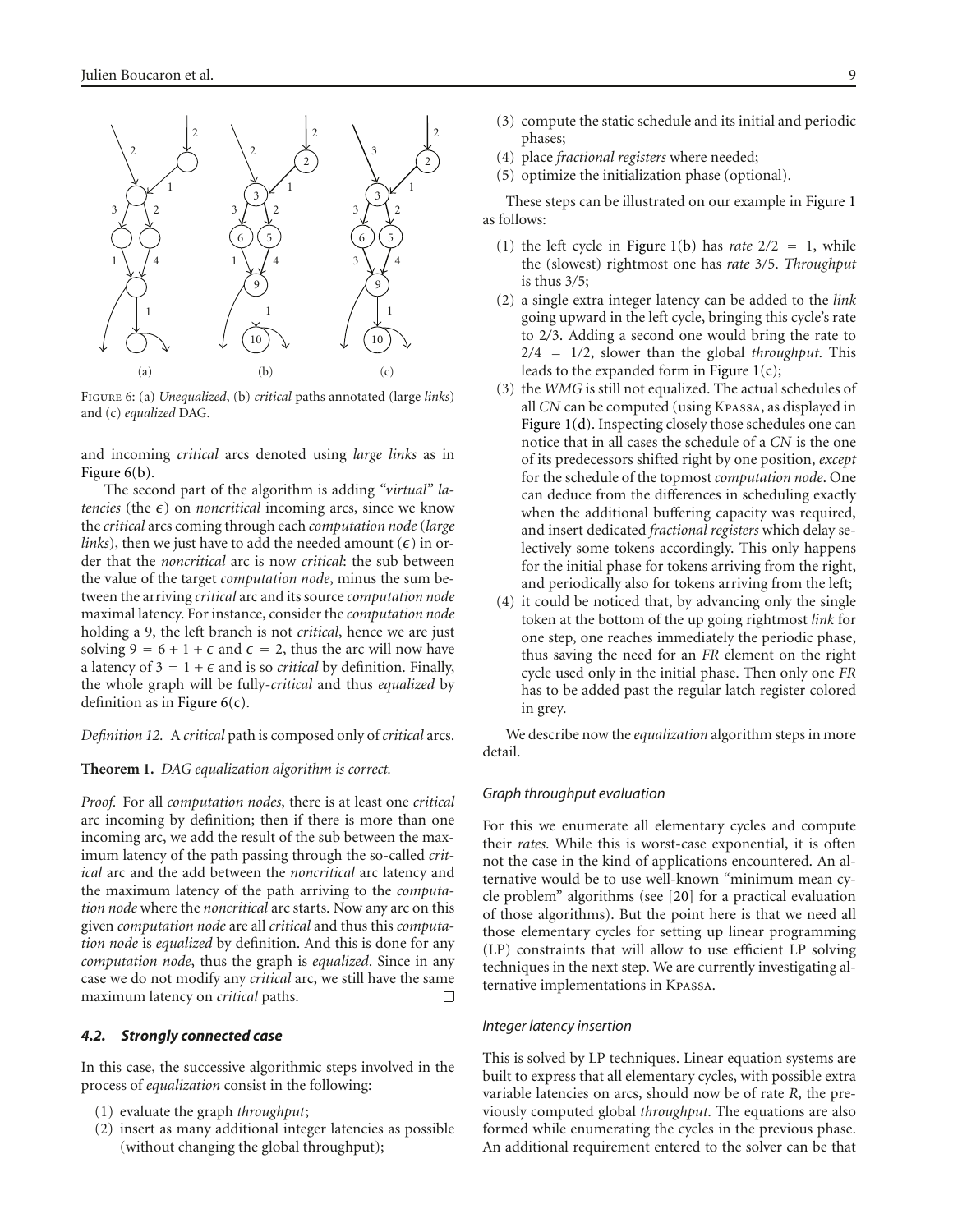the sum of added latencies be minimal (so they are inserted in a best factored fashion).

Rather than computing a rational solution and then extracting an integer approximate value for latencies, the particular shape of the equation system lends itself well to a direct *greedy* algorithm, stuffing incremental additional integer latencies into the existing systems until completion. This was confirmed by our prototype implementations.

The following example of [Figure 7](#page-9-0) shows that our integer completion does not guarantee that all elementary cycles achieve a rate very close to the extremal. But this is here because a cycle "touches" the slowest one in several distinct locations. While the global throughput is of 3/16, given by the inner cycle, no integer latency can be added to the outside cycle to bring its rate to 1/5 from 1/4. Instead four fractional latencies should be added (in each arc of weight 1).

#### *Initial- and periodic-phase schedule computations*

In order to compute the explicit schedules of the initial and stationary phases we currently need to *simulate* the system's behavior. We also need to store visited state, as a termination criterion for the simulation whenever an already visited state is reached. The purpose is to build (simultaneously or in a second phase) the schedule patterns of *computation nodes*, including the quote marks (') and ('), so as to determine where residual fractional latency elements have to be inserted.

In a synchronous run each state will have only one successor, and this process stops as soon as a state already encountered is reached back. The main issue here consists in the state space representation (and its complexity). Further simplification of the state space in symbolic BDD modelchecking fashion is also possible but it is out of the scope of this paper.

We are currently investigating (as "future work") analytic techniques so as to estimate these phases without relying on this state space construction.

## *Fractional register insertion*

In an ideally equalized system, the schedules of distinct *computation/transportation nodes* should be precisely related: the schedule of the "next" *CN* should be that of the "previous" *CN* shifted one slot right. If not, then extra *fractional registers* need to be inserted just after the regular register already set between "previous" and "next" *nodes*. This *FR* should delay discriminatingly some tokens (but not all).

We will introduce a formal model of our *FR* in the next subsection. The block diagram of its interfaces are displayed in [Figure 8.](#page-9-1)

We conjecture that, after integer latency equalization, such elements are only required just before *computation nodes* to where cycles with different original rates reconverge. We prove in [Section 4.4](#page-11-0) that this is true under general hypothesis on smooth distribution of tokens along critical cycles. In our prototypal approach we have decided to allow them wherever the previous step indicated their need. The intention is that the combination of a regular register



<span id="page-9-0"></span>Figure 7: An example of WMG where no integer latency insertion can bring all the cycle rates the closest to the global throughput.



Figure 8: *Fractional register* insertion in the network.

<span id="page-9-1"></span>with an additional *FR* register should roughly amount behaviorally to an *RS*, with the only difference that the backpressure control *stop {in/out}* signal mechanisms could be simplified due to static scheduling information computed previously.

#### *Optimized initialization*

So far we have only considered the case where all components did fire as soon as they could. Sometimes delaying some computations or transportations in the initial phase could lead faster to the stationary phase, or even to a distinct stationary phase that may behave more smoothly as to its scheduling. Consider in the example of Figure  $1(c)$  the possibility of firing the lower-right *transportation node* alone (the one on the backward up arc) in a first step. This modification allows the graph to reach immediately the stationary phase (in its last stage of iteration).

Initialization phases may require a lot of buffering resources temporarily that will not be used anymore in the stationary phase. Providing short and buffer-efficient initialization sequences becomes a challenge. One needs to solve two questions: first, how to generate efficiently states reachable in an *asynchronous* fashion (instead of the deterministic *ASAP* single successor state); second, how to discover very early that a state may be part of a periodic regime. These issues are still open. We are currently experimenting with Kpassa on efficient representation of *asynchronous* firings and resulting state spaces.

*Remark 1.* When applying these successive transformation and analysis steps, which may look quite complex, it is predictable that simple subcases often arise, due to the wellchosen numbers provided by the designer. Exact integer equalization is such a case. The case when fractional adjustments only occur at reconvergence to critical paths are also noticeable. We built a prototype implementation of the approach, which indicates that these specific cases are indeed often met in practice.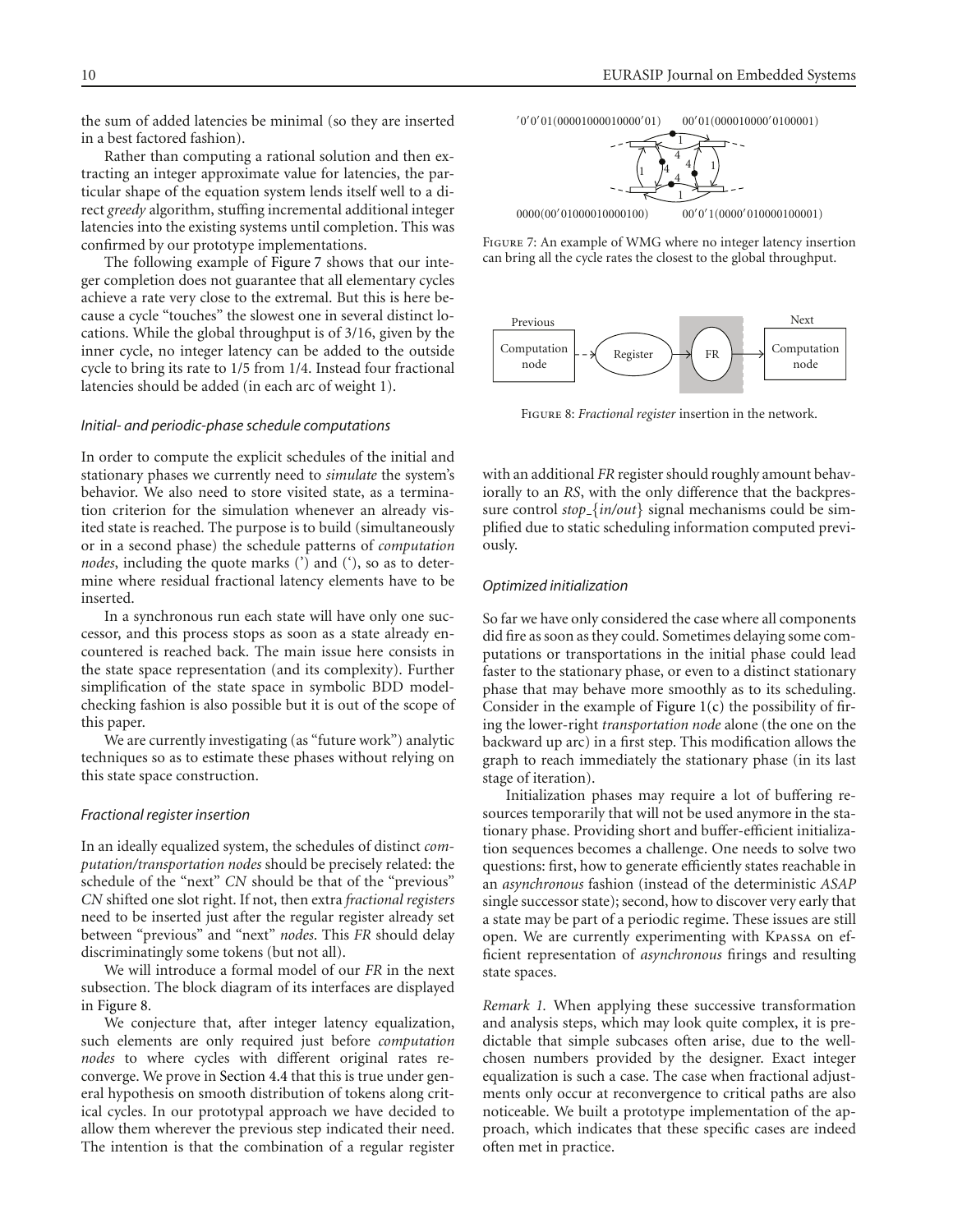<span id="page-10-1"></span>

<span id="page-10-0"></span>Figure 9: (a) The syncchart, (b) the interface block-diagram of the *FR*, and (c) the datapath.

#### *4.3. Fractional register element (FR)*

We now formally describe the specific *FR*, both as a synchronous circuit in [Figure 9\(b\)](#page-10-0) and as a corresponding syncchart (in Mealy FSM style) in [Figure 9\(a\).](#page-10-1)

The *FR* interface consists of two input wires *val in* and *hold*, and one output wire *val out*. Its internal state consists of a register *catch reg*. The register will be used to "kidnap" the valid data (and its value in a real setting) for one clock cycle whenever *hold* holds. We note *pre(catch reg)* the (boolean) value of the register computed at the previous clock cycle. It indicates whether the slot is currently occupied or free.

It is possible that the same data is held several instants in a row. But meanwhile there should be no new data arriving, as the *FR* can store only one value; otherwise this would cause a conflict.

It is also possible that a full sequence of consecutive data are held back one instant each in a burst fashion. But then each data/value should leave the element in the very next instant to be consumed by the subsequent *computation node*; otherwise this would also cause a conflict.

Stated formally, when *hold* ∧ *pre(catch reg)* holds then either *val in* holds, in which case the new data enters and the current one leaves (by scheduling consistency the *computation node* that consumes it should then be active), or *val in* does not hold, in which case the current data remains (and, again by scheduling consistency, then the *computation node* should be inactive). Furthermore the two extra conditions are requested:

- **[***hold* ⇒ (*val in* ∨ *pre*(*catch reg*))**:]** if nothing can be held, the scheduling does not attempt to;
- $[(val_in \land pre(catch_reg)) \Rightarrow hold:]$  otherwise the two pieces of data could cross the element and be output simultaneously.

The *FR* behavior amounts to the two equations:

- **[***catch reg* = *hold***:]** the register slot is used only when the scheduling demands;
- $[val\_out = val\_out_1 \vee val\_out_2:]$ 
	- (i) *val\_out*<sub>1</sub> = *val\_in*  $\oplus$  *pre*(*catch\_reg*)  $\wedge \neg hold$ ;

(ii) *val\_out*<sub>2</sub> = *val\_in*  $\land$  *pre*(*catch\_reg*)  $\land$  *hold*.

either a new value directly falls across, or an old one is chased by a new one being held in its *place*.

Our main design problem is now to generate *hold* signals exactly when needed. Its schedule should be the difference between the schedule of its source (*computation or transportation*) *node* shifted by one instant, and the schedule of its target node; indeed, a token must be held when the target node does not fire while the source *CN* did fire to produce a token last instant, or if the token was already held at last instant.

Consider again [Figure 8,](#page-9-1) we will name *w* the schedule of the *previous* source *CN*, and *w*- the schedule of the *next* target *CN*. After the regular register delay the data are produced to the *FR* entry on schedule 0*.w* (shifted one slot/instant right). The *fractional register* should hold the data exactly when the *k*th active step at this entry is not the *k*th activity step at its target *CN* that must consume it. In other words, the *FR* resynchronize its input and output, which cannot be away more than one activity step. This last property is true as the schedules were computed using the *LID* approach with *relaystations*, which do not allow more than one extra token in addition to the regular one on each arc between *computation or transportation nodes*.

Stated formally, this property becomes:  $hold(n) = 1$  if and only if  $|0 \cdot w_n|_1 \neq (|w'_n|_1 - |w'_0|_1)$ . It says that at a given instant *n* we should kidnap a value if the number of occurrences of 1 up to instant *n* on the previous *CN* is different than the number of occurrences of 1 on the next *computation node*. More precisely, the −|*w*<sup>'</sup><sub>0</sub>|<sub>1</sub> term takes care of a possible initial activity at the target *CN*, not caused by the propagation of tokens from the source *CN*, that would have to be removed.

[Figure 10](#page-11-1) shows a possible implementation computing *hold* from signals that would explicitly provide the target and source schedules as inputs.

#### *Correctness properties*

It can be formally proved that, under proper assumptions, a full *RS* is sequentially equivalent to a system made of a regular register followed by a fractional one, with the respective *stop out* and *hold* signals equated (as in [Figure 11\)](#page-11-2). The exact assumption is that a *stop out/hold* signal is never received when the systems considered are already full (both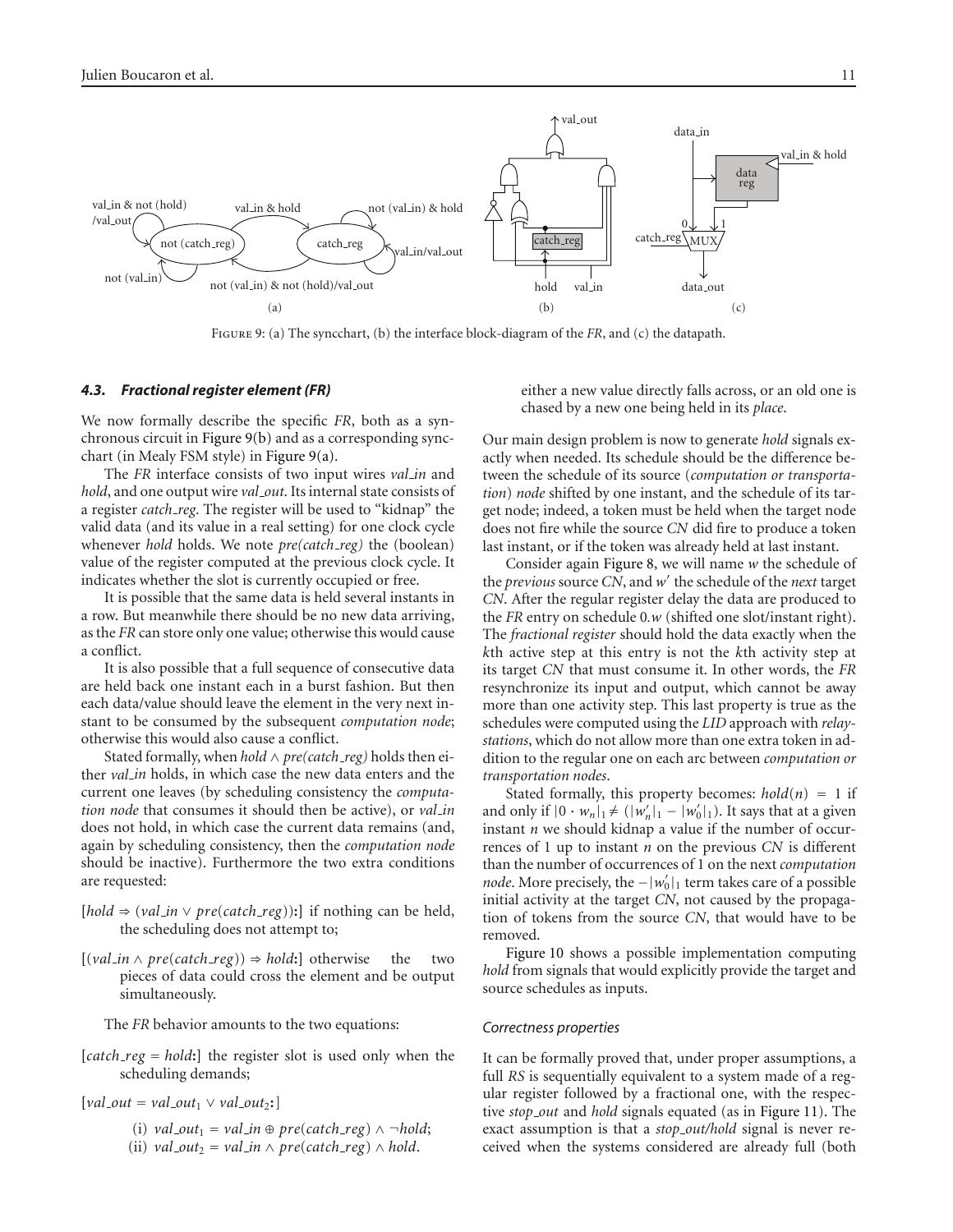

<span id="page-11-1"></span>Figure 10: *Hold* implementation.

registers occupied in each case). Providing this assumption to a model-checker is cumbersome, as it deals with internal states. It can thus be replaced by the fact that never in history there are more than one *val in* signal received in excess of the *val out* signals sent. This can easily be encoded by a synchronous observer.

In essence the previous property states that the two systems are equivalent *safe* for the emission of *stop in* on a full *RS*. This emission can also be shown to be simulated by inserting the previous *HOLD* component with proper inputs. Of course, this *does not* mean that the implementation will use such a dynamic *HOLD* pattern, but that simulating its effect (because the static scheduling instructs us of when to generate the signal) would make things equal to the former *RS* case.

## <span id="page-11-0"></span>*4.4. Issues of optimal FR allocation*

As already mentioned in the case of an *SCC* we still do not have a proof that in the stationary phase it is enough to include such elements at the entry points of *computation nodes* only, so they can be installed in place of more *relay-stations* also. Furthermore, it is easy to find initialization phases where tokens in excess will accumulate at any locations, before the rate of (the) slowest cycle(s) distributes them in a smoother, evenly distributed pattern. Still we have several hints that partially deal with the issue. It should be remembered here that, even without the result, we can equalize latencies (it just needs adding more *FRs*).

*Definition 13* (smoothness). A schedule is called *smooth* if the sequences of successive 0 (inactive) instants the difference in length between sequences of consecutive 0s cannot differ by more than 1. The schedule (1001)*-* is *not* smooth since they are two consecutive 0 between the first and second occurrences of 1, while there is none between the second and the third.

# <span id="page-11-3"></span>**Conjecture 1.** *If all computation node schedules are smooth, rates can be equalized using FR only at computation node entry points.*

*Counter example 1.* We originally thought that [Conjecture 1](#page-11-3) should be sufficient, but the counter example of [Figure 12](#page-12-0)



<span id="page-11-2"></span>Figure 11: Equivalence of RS and FR roles.

was found. Assume a simple graph formed with two cycles sharing one *CN*. The first critical cycle has 7 tokens and 11 latencies, the second one has 5 tokens and 7 latencies. There exists a stationary phase where the schedule of all *CN*s is smooth (it is [10101010111] or any rotation of this word) but we need two successive *FR*s on the noncritical cycle because only one *FR* should overflow.

The reason of this failure is that the definition of smoothness is not restrictive enough. In the schedule of the counterexample [Figure 12,](#page-12-0) the pattern 10 is repeated 3 times at the beginning and we have 3 occurrences of 1 (which are not followed by any 0) at the end. 0 and 1 are not spread regularly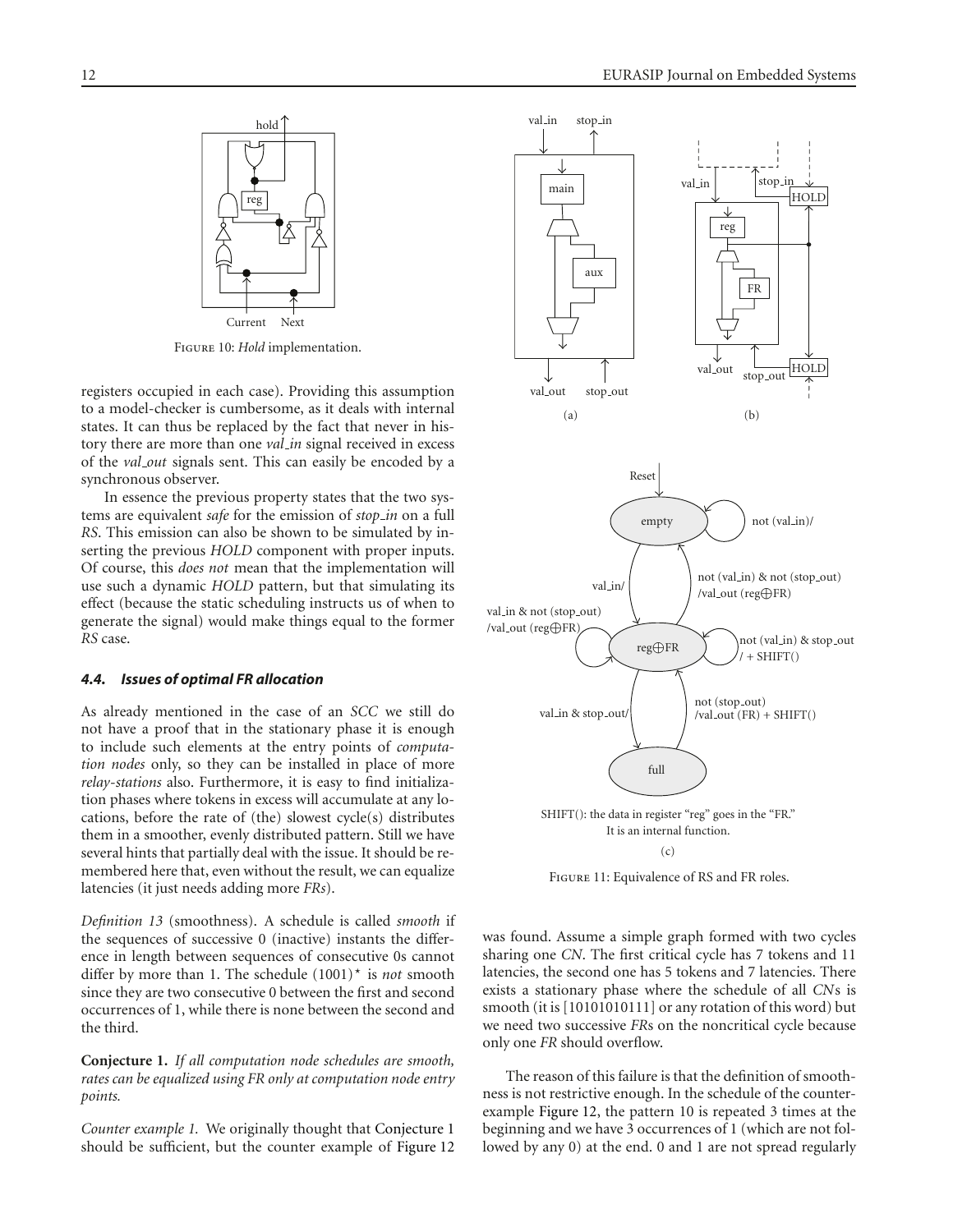

<span id="page-12-0"></span>Figure 12: Counter example of [Conjecture 1.](#page-11-3) The FR overflow at instant 7.

enough in the schedule. However, if the schedule of the *CN* become (01011011011), we now need only one *FR* on the noncritical cycle.

We propose a *new* definition.

*Definition 14* (extended smoothness). A schedule *w* is said to be *extended smooth* if any subword, with a length *l*, contains either *n* bits at 1 or  $n + 1$  bits at 1, where *n* is equal to  $\lfloor l * |w|_1 / |w| \rfloor$ ,  $\lfloor w \rfloor_1$  is the number of occurrences of 1 in *w* and |*w*| is the length of *w*.

#### *4.5. Tool implementation*

Our Kpassa tool implements the various algorithmic stages described above. Given that we could not yet prove that *FR*s were only required at specific locations, the tool is ready to insert some anywhere. Kpassa computes and displays the system throughput, showing critical cycles and the locations of choice for extra integer latency insertions in noncritical cycles. It then computes an explicit schedule for each *computation and transportation node* (in the future it could be helpful to display only the important ones), and provides locations for *fractional registers* insertion. It also provides log information on the numbers of elements added, and whether perfect integer equalization was achieved in the early steps.

In the future, we plan to experiment with algorithms for finding efficient asynchronous transitory initial phases that may reach the stationary periodic regime faster than with the current *ASAP* synchronous firing rule.

[Figure 13](#page-13-0) displays a screen copy of Kpassa on a case study drawn from [\[3](#page-14-3)]. Using the original latency specifications our tool found a static schedule using less resources than the former implementation based on *relay-stations* and dynamic back-pressure mechanisms. And now the activation periods of components are fully predictable.

# **5. EXPERIMENTS ON CASE STUDIES**

Tables [1](#page-13-1) and [2](#page-14-16) display benchmark results obtained with Kpassa on a number of case studies. The first examples were built from [\[3\]](#page-14-3) for MPEG2 video encoder and from existing and publicly available models of structural IP block diagrams (IP MegaStore of Altera). But the latency figures were suggested by our industrial partners of PACA CIM initiative. In [\[18](#page-15-1)] the authors use a public-domain floorplanner to synthesize approximate latency figures, based on wire lengths induced by the placement of IPs. The last two examples are based on graph shapes and latency distribution that are a priori adverse to the approach (without being formerly worstcases).

[Table 1](#page-13-1) provides features of size that are relevant to the algorithmic complexity. [Table 2](#page-14-16) reports the results obtained, about whether perfect equalization holds, the number of *fractional registers* required in the initial and periodic phases (note that some *FR* elements may still be needed for the initial part even in perfectly equalized cases), the number of integer latencies added, and time and space performances.

The current implementation of the tool is not yet optimized for complexity in time and space, until now this is not yet important. The graph state encoding is naive, and algorithms are not optimal.

Kpassa is a formal tool that is able to compute effectively the length of initialization and periodic patterns to compute an upper-bound of the number of resources used for the implementation. The tool provides huge preliminary implementations for the static-scheduled LID, but it let us experiment new ideas to optimize those implementations.

In addition to the results shown in Tables [1](#page-13-1) and [2,](#page-14-16) Kpassa also provides synthetic information on the criticality of nodes: cycles can be ordered by their rates, and then nodes by the slowest rate of a cycle it belongs to. Then the nodes are painted from red "(Hotspot)" to blue "(Coldspot)" accordingly. This visual information is particularly useful before *equalization*.

## **6. FURTHER TOPICS**

Concerning the static scheduling, a number of important topics are left open for further theoretical developments as follows.

- (i) Relaxing the firing rule: so far the theory developed here only considers the case where local synchronous components all consume and produce token on all input and output channels in each computation step, and where they all run on the same clock. In this favorable case functional determinacy and confluence are guaranteed, with latencies only impacting the relative ordering of behaviors. So it can be proved that the relaxed-synchronous version produces the same output streams from the same input streams as the fully synchronous specification (indeed the rank of a token in a stream corresponds to its time in the synchronous model, thereby reconstructing the structure of successive instants). Several papers considered extensions in the context of GALS systems, but then ignored the issue of functional correspondence with an initial well-clocked specification, which is our important correctness criterion. This relaxation may help minimize some metrics:
	- (a) we certainly would like to establish that *FR* are needed only at *computation nodes*, minimizing their number rather intuitively;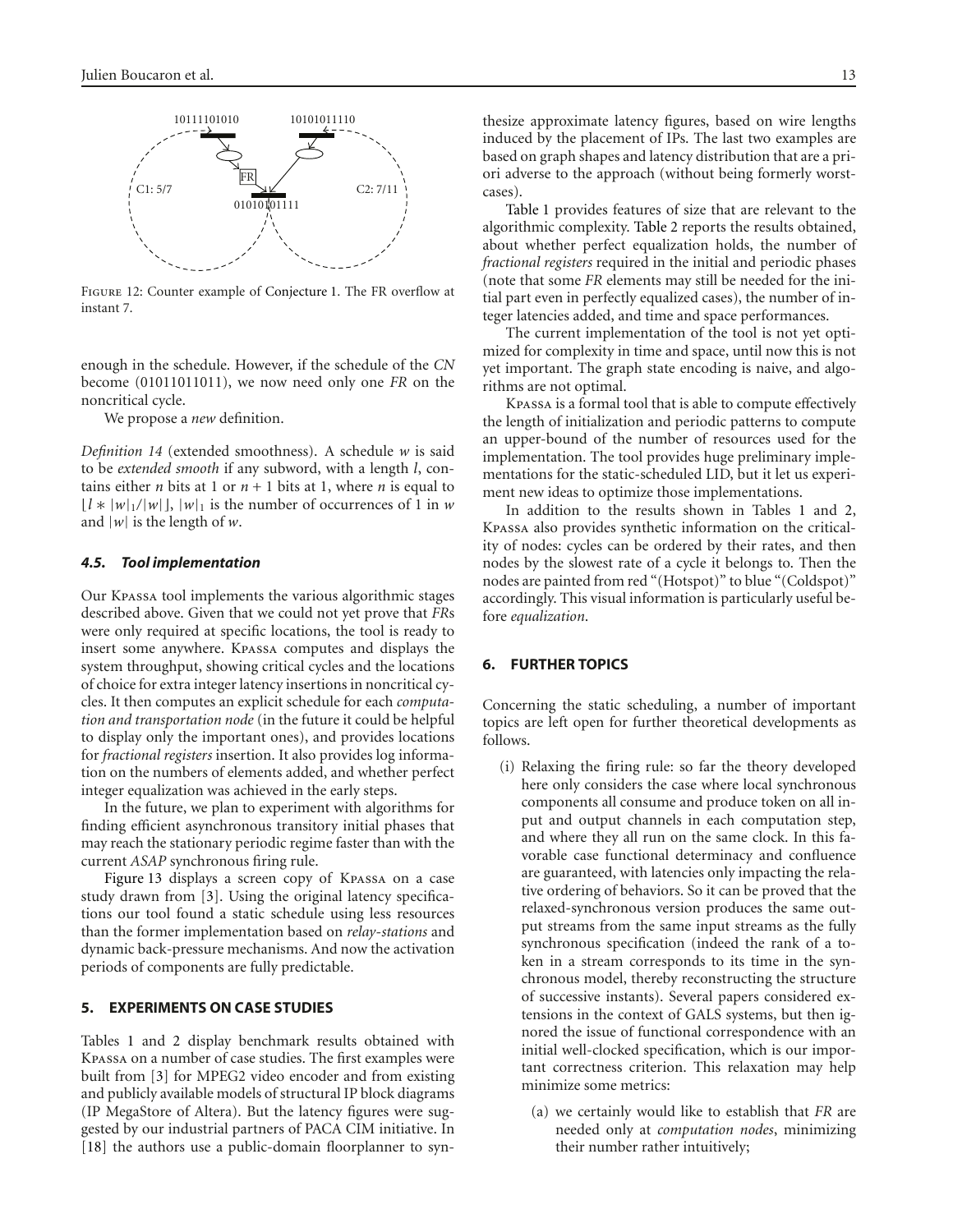

<span id="page-13-0"></span>FIGURE 13: An example simulation result (MPEG2 Encoder) with KPASSA. In (a), the graph; in (b), the displayed schedules for two vertices.

|                              |     | No. of nodes<br>No. of critical cycles<br>No. of cycles |    | Max cycle latency |            |
|------------------------------|-----|---------------------------------------------------------|----|-------------------|------------|
|                              |     |                                                         |    |                   | Throughput |
| MPEG2 video encoder          | 16  |                                                         |    | 21                | 3/7        |
| Encoder multistandard ADPCM  | 12  | 23                                                      | 23 | 14                | 1/2        |
| H264/AVC encoder             | 20  | 12                                                      |    | 27                | 4/9        |
| 29116a 16 bits CAST MicroCPU |     |                                                         |    | 35                | 3/35       |
| Abstract stress cycles       | 40  | 2295                                                    |    | 1054              | 4/29       |
| Abstract stress nodes        | 175 | 3784                                                    |    | 1902              | 4/29       |

<span id="page-13-1"></span>TABLE 1: Example sizes before equalization.

- (b) discovering short and efficient (minimizing number of *FR*) initial phases is also an important issue here;
- (c) the distribution of integer latencies over the arcs could attempt to minimize (on average) the number of *computation nodes* that are active altogether. In other words, transportation latencies should be balanced so that computations alternate in time whenever possible. The goal is here to avoid *"hot spots"* that is to say flatten the power peaks. It could be achieved by some sort of retiming/recycling techniques and schedules exploration still using a relaxed firing rule.
- (ii) *Marked graphs* do not allow control-flow (and control *modes*). The reason is, in general case such as full Petri Nets, it can no longer be asserted that tokens are consumed and produced at the same rate. But explicit *"branch schedules"* could probably help regulate

the branching control parts by a way similar to that by which they control the flow rate.

Finally, the goal would be to define a general GALS modeling framework, where GALS components could be put in GALS networks (to this day the framework is not compositional in the sense that local components need to be synchronous). A system would consist again of computation and interconnect communication blocks, this time each with appropriate triggering clocks, and of a scheduler providing the subclocks computation mechanism, based on their outer main clock and several signals carrying information on control flow.

#### *Summary*

In this article we first introduced full formal models of relay stations and Shell Wrappers, the basic components for the theory of latency-insensitive design. Altogether they allow to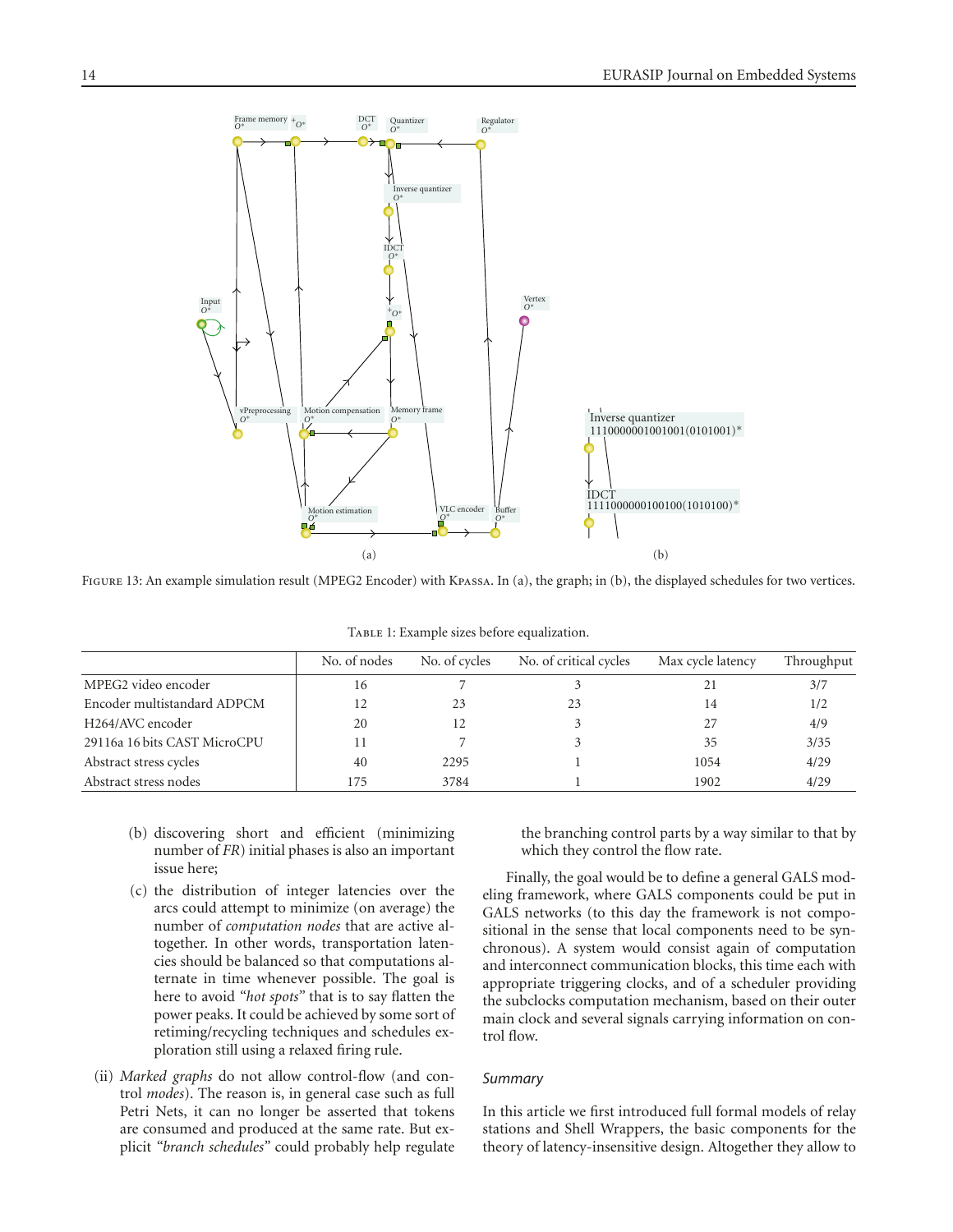<span id="page-14-16"></span>

|                              | Perfect eqn. | No. of FR init./periodic | No. of added latencies | Time         | Memory       |
|------------------------------|--------------|--------------------------|------------------------|--------------|--------------|
| MPEG2 video encoder          | N            | 9/5                      | 18                     | $<$ 1 s      | $\sim$ 11 MB |
| Encoder multistandard ADPCM  |              | 24/0                     | 91                     | $<$ 1 s      | $\sim$ 11 MB |
| H264/AVC encoder             | N            | 18/11                    |                        | $\sim$ 1 s   | $\sim$ 11 MB |
| 29116a 16 bits CAST MicroCPU |              | 0/0                      |                        | $\sim$ 1 s   | $\sim$ 11 MB |
| Abstract stress cycles       | N            | 55/24                    | 1577                   | $\sim$ 17 s  | $\sim$ 16 MB |
| Abstract stress nodes        |              | 59/23                    | 2688                   | $\sim$ 4 min | $\sim$ 43 MB |

Table 2: Equalization performances and results (run on P4 3.4 GHz, 1 GB RAM, Linux 2.6, and JDK 1.5).

build a dynamic scheduling scheme which stalls traveling values in case of congestion ahead. We established a number of correctness properties holding between (lines of) RSs and SWs.

Then, using former results from scheduling theory we recognized the existence of static periodic schedules for networks with fixed constant latencies. We tried to use these results to compute and optimize the allocation of buffering resources to the system. By *equalization* we obtain location where a full extra latency is *always* mandatory (these virtual latencies can be later absorbed in the redesign of more relaxed IP components). Fractional latencies still need to be inserted to provide *perfect* equalization of throughputs. By simulation we compute the exact schedules of computation nodes, and deduce the locations of fractional register assignments to support that. We conjectured that under simple "smoothness" assumptions on the token values distribution along graph cycles, the FR elements could be inserted in an optimized fashion. We also proved properties on FR implementation, and its relation to RSs.

Finally, we described a prototype implementation of the techniques used to compute schedules and allocate integer and fractional latencies to a system, together with preliminary benchmarks on several case studies.

## **ACKNOWLEDGMENTS**

This work was partially supported by ST Microelectronics and Texas Instruments grants in the context of the French regional PACA CIM initiative.

#### <span id="page-14-0"></span>**REFERENCES**

- <span id="page-14-1"></span>[1] L. P. Carloni, K. L. McMillan, and A. L. Sangiovanni-Vincentelli, "Theory of latency-insensitive design," *IEEE Transactions on Computer-Aided Design of Integrated Circuits and Systems*, vol. 20, no. 9, pp. 1059–1076, 2001.
- <span id="page-14-2"></span>[2] L. P. Carloni, K. L. McMillan, A. Saldanha, and A. L. Sangiovanni-Vincentelli, "A methodology for correct-byconstruction latency insensitive design," in *Proceedings of the IEEE/ACM International Conference on Computer-Aided Design (ICCAD '99)*, pp. 309–315, San Jose, Calif, USA, November 1999.
- <span id="page-14-3"></span>[3] L. P. Carloni and A. L. Sangiovanni-Vincentelli, "Performance analysis and optimization of latency insensitive systems," in *Proceedings of the 37th Conference on Design automation (DAC '00)*, pp. 361–367, Los Angeles, Calif, USA, June 2000.
- [4] T. Chelcea and S. M. Nowick, "Robust interfaces for mixedtiming systems with application to latency-insensitive protocols," in *Proceedings of the 38th conference on Design automation (DAC '01)*, pp. 21–26, Las Vegas, Nev, USA, June 2001.
- <span id="page-14-4"></span>[5] A. Chakraborty and M. R. Greenstreet, "A minimalist sourcesynchronous interface," in *Proceedings of the 15th Annual IEEE International ASIC/SOC Conference*, pp. 443–447, Rochester, NY, USA, September 2002.
- <span id="page-14-5"></span>[6] F. Commoner, A. W. Holt, S. Even, and A. Pnueli, "Marked directed graphs," *Journal of Computer and System Sciences*, vol. 5, no. 5, pp. 511–523, 1971.
- <span id="page-14-6"></span>[7] C. Ramchandani, *Analysis of asynchronous concurrent systems by timed Petri nets*, Ph.D. thesis, MIT, Cambridge, Mass, USA, September 1973.
- <span id="page-14-7"></span>[8] J. Carlier and P. Chrétienne, *Problème d'ordonnancement: mod´elisation, complexit´e, algorithmes*, Masson, Paris, France, 1988.
- <span id="page-14-8"></span>[9] F. Baccelli, G. Cohen, G. J. Olsder, and J.-P. Quadrat, *Synchronization and Linearity: An Algebra for Discrete Event Systems*, John Wiley & Sons, New York, NY, USA, 1992.
- <span id="page-14-9"></span>[10] V. van Dongen, G. R. Gao, and Q. Ning, "A polynomial time method for optimal software pipelining," in *Proceedings of the 2nd Joint International Conference on Vector and Parallel Processing (CONPAR '92)*, pp. 613–624, Springer, Lyon, France, September 1992.
- <span id="page-14-10"></span>[11] F.-R. Boyer, E. M. Aboulhamid, Y. Savaria, and M. Boyer, "Optimal design of synchronous circuits using software pipelining techniques," in *Proceedings of IEEE International Conference on Computer Design (ICCD '98)*, pp. 62–67, Austin, Tex, USA, October 1998.
- <span id="page-14-11"></span>[12] M. R. Casu and L. Macchiarulo, "A new approach to latency insensitive design," in *Proceedings of the 41st Annual Conference on Design Automation (DAC '04)*, pp. 576–581, ACM Press, San Diego, Calif, USA, June 2004.
- <span id="page-14-12"></span>[13] A. Cohen, M. Duranton, C. Eisenbeis, C. Pagetti, F. Plateau, and M. Pouzet, "*N*-synchronous Kahn networks: a relaxed model of synchrony for real-time systems," in *Proceedings of the 33rd ACM SIGPLAN-SIGACT Symposium on Principles of Programming Languages (POPL '06)*, pp. 180–193, ACM Press, Charleston, South Carolina, USA, January 2006.
- <span id="page-14-13"></span>[14] J. Boucaron, J.-V. Millo, and R. de Simone, "Another glance at relay stations in latency-insensitive design," *Electronic Notes in Theoretical Computer Science*, vol. 146, no. 2, pp. 41–59, 2006.
- <span id="page-14-14"></span>[15] M. R. Casu and L. Macchiarulo, "A detailed implementation of latency insensitive protocols," in *Proceedings of Formal Methods for Globally Asyncronous Locally Syncronous Architectures*, pp. 94–103, Pisa, Italy, September 2003.
- <span id="page-14-15"></span>[16] A. Benveniste, P. Caspi, S. A. Edwards, N. Halbwachs, P. Le Guernic, and R. de Simone, "The synchronous languages 12 years later," *Proceedings of the IEEE*, vol. 91, no. 1, pp. 64–83, 2003.